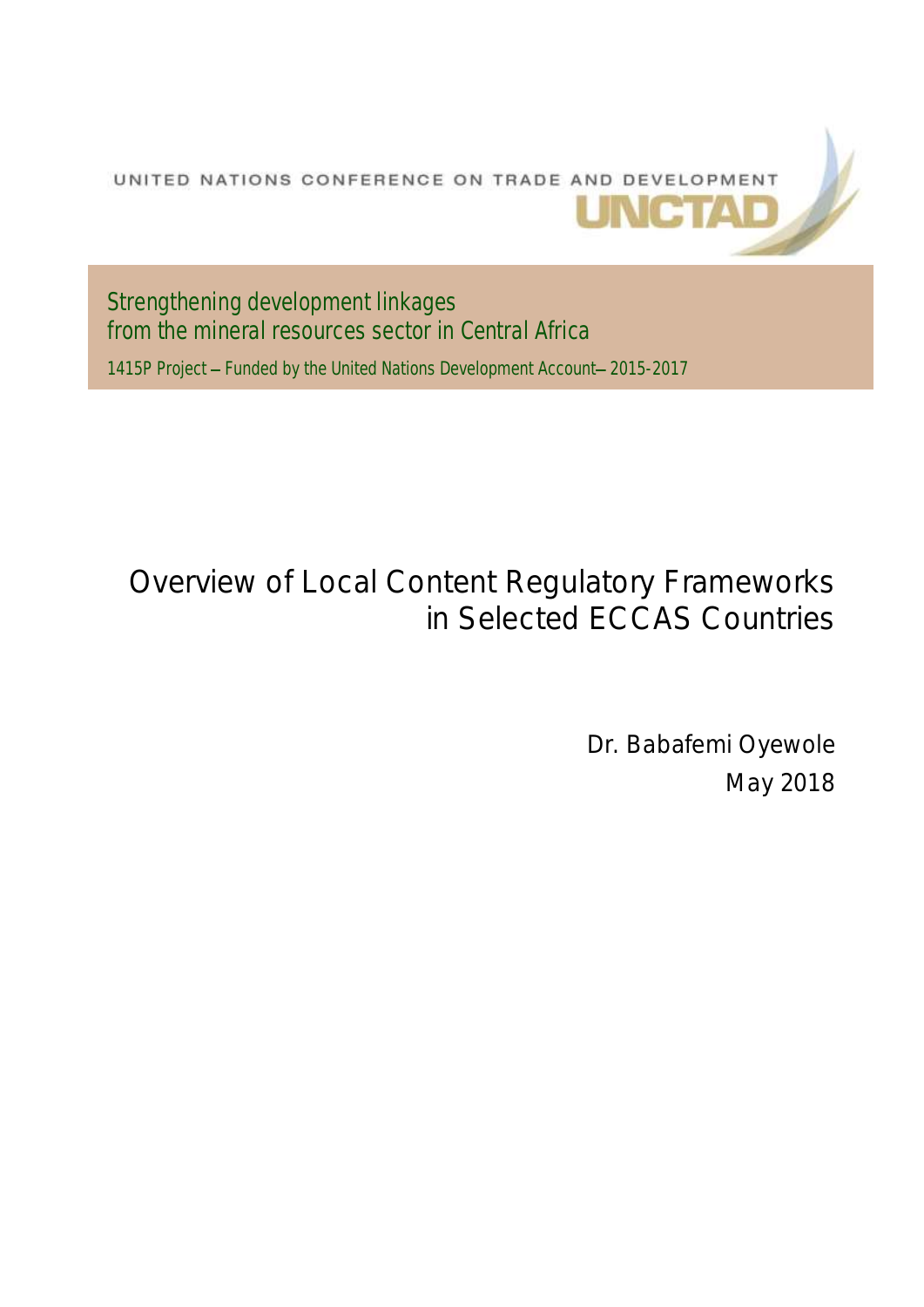# **OVERVIEW OF LOCAL CONTENT REGULATORY FRAMEWORKS IN SELECTED ECCAS COUNTRIES**

*by*

*Dr. Babafemi Oyewole (Consultant)*

### **May 2018**

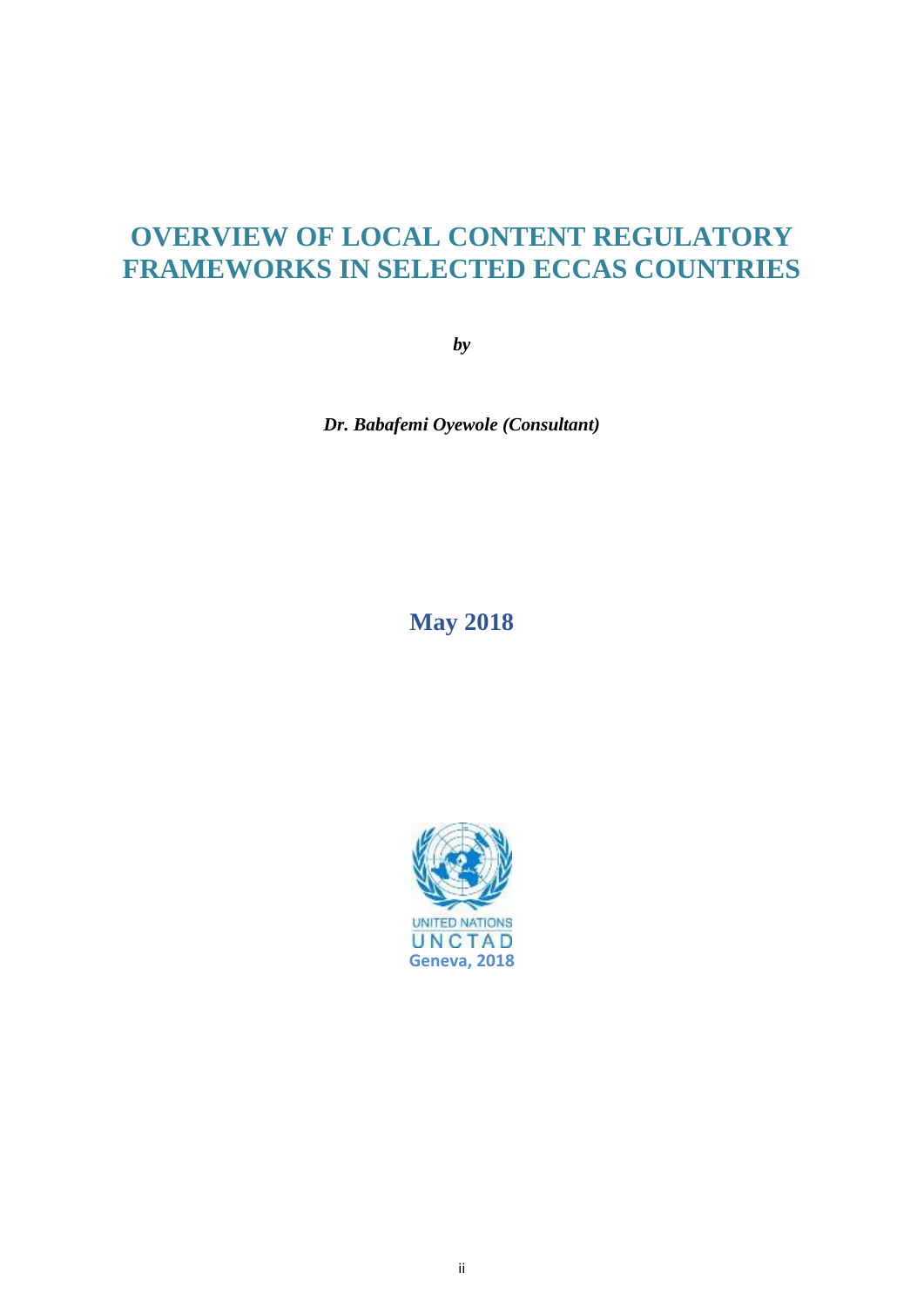## <span id="page-2-0"></span>Acknowledgements

UNCTAD commissioned an overview of local content regulatory frameworks in selected ECCAS countries in the oil, gas and mining sector as part of United Nations Development Account Project 1415P: "Strengthening the capacity of the Economic Community of Central African States to enhance development linkages".

The paper was written, by a consultant, Dr. Babafemi Oyewole, Managing Director of Energy Synergy Partners. The paper was reviewed by Mr. Rachid Amui, Economic Affairs Officer, under the overall guidance and supervision of Ms. Yanchun Zhang, Chief, Commodity Policy Implementation and Outreach Section (CPIOS), Commodities Branch of the Division of International Trade and Commodities.

While due care was taken in compiling this report, any errors and omissions remain the author's responsibility.

#### **Disclaimer**

The material in this paper represents the personal views of the author only, and not the views of the UNCTAD secretariat or its member States. This is an unedited publication.

The designations employed, and the presentation of the material do not imply the expression of any opinion on the part of the United Nations concerning the legal status of any country, territory, city or area, or of authorities, or concerning the delimitation of its frontiers or boundaries.

#### **Note**

Material in this publication may be freely quoted or reprinted, but acknowledgement is requested, together with a copy of the publication containing the quotation or reprint to be sent to the UNCTAD secretariat.

#### **Contacts**

For further information, please contact us at:

UNCTAD Commodities Branch Palais des Nations 8–14, Avenue de la Paix 1211 Geneva 10 Switzerland Phone: +41 22 917 1648 / 6286 E-mail: [commodities@unctad.org](mailto:commodities@unctad.org)

### UNCTAD/DITC/COM/INF/2018/4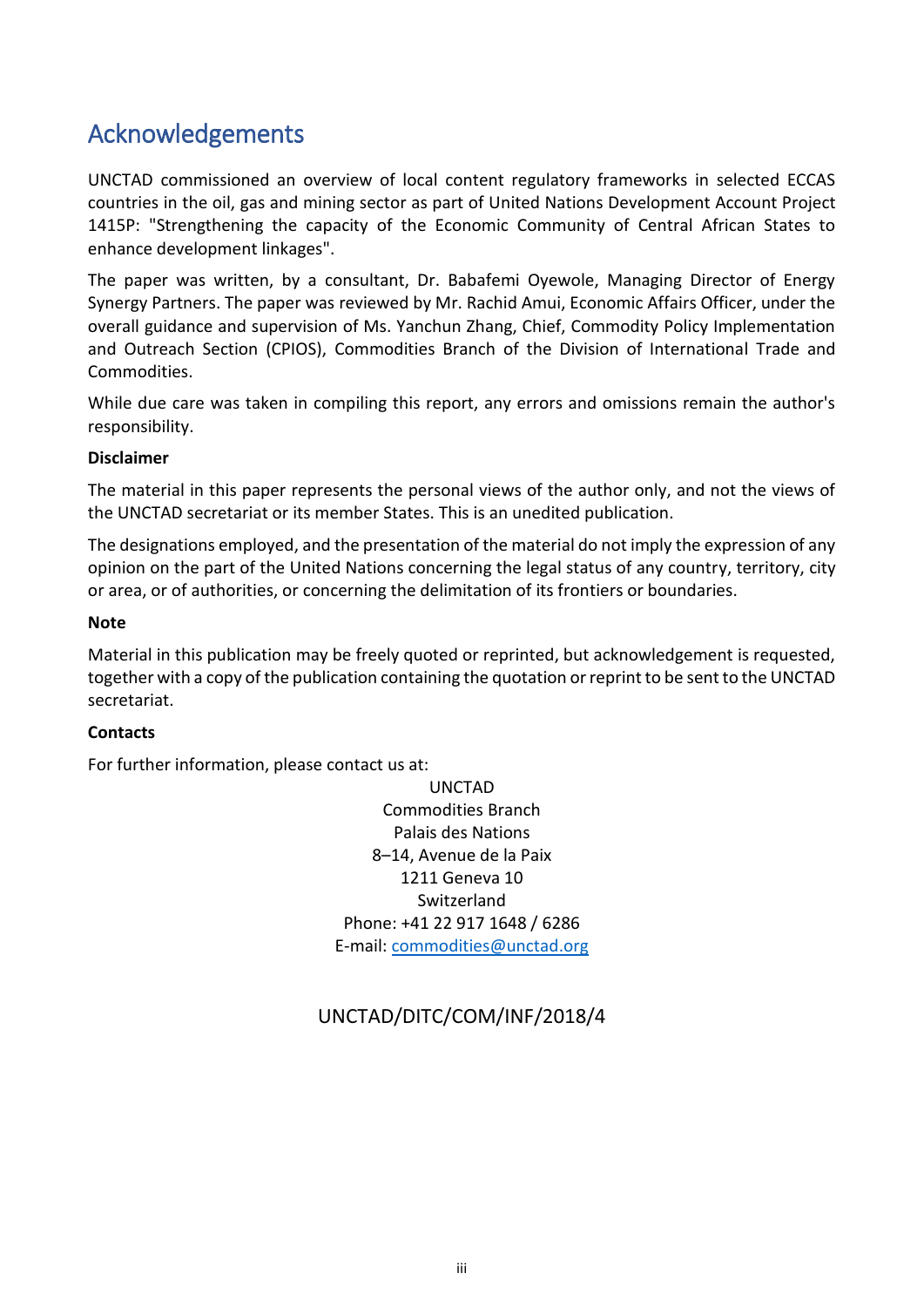# Table of content

| 1. | Contributions of the Extractive Industry in Selected ECCAS Countries 1                 |  |
|----|----------------------------------------------------------------------------------------|--|
| 2. | Policies and regulatory Frameworks for Local Content in the ECCAS region               |  |
|    |                                                                                        |  |
|    |                                                                                        |  |
|    |                                                                                        |  |
|    |                                                                                        |  |
|    |                                                                                        |  |
|    |                                                                                        |  |
|    |                                                                                        |  |
|    |                                                                                        |  |
|    | Appendix 1. Summary of Legal and Regulatory Frameworks in Selected ECCAS Countries. 14 |  |
|    |                                                                                        |  |
|    |                                                                                        |  |
|    |                                                                                        |  |
|    |                                                                                        |  |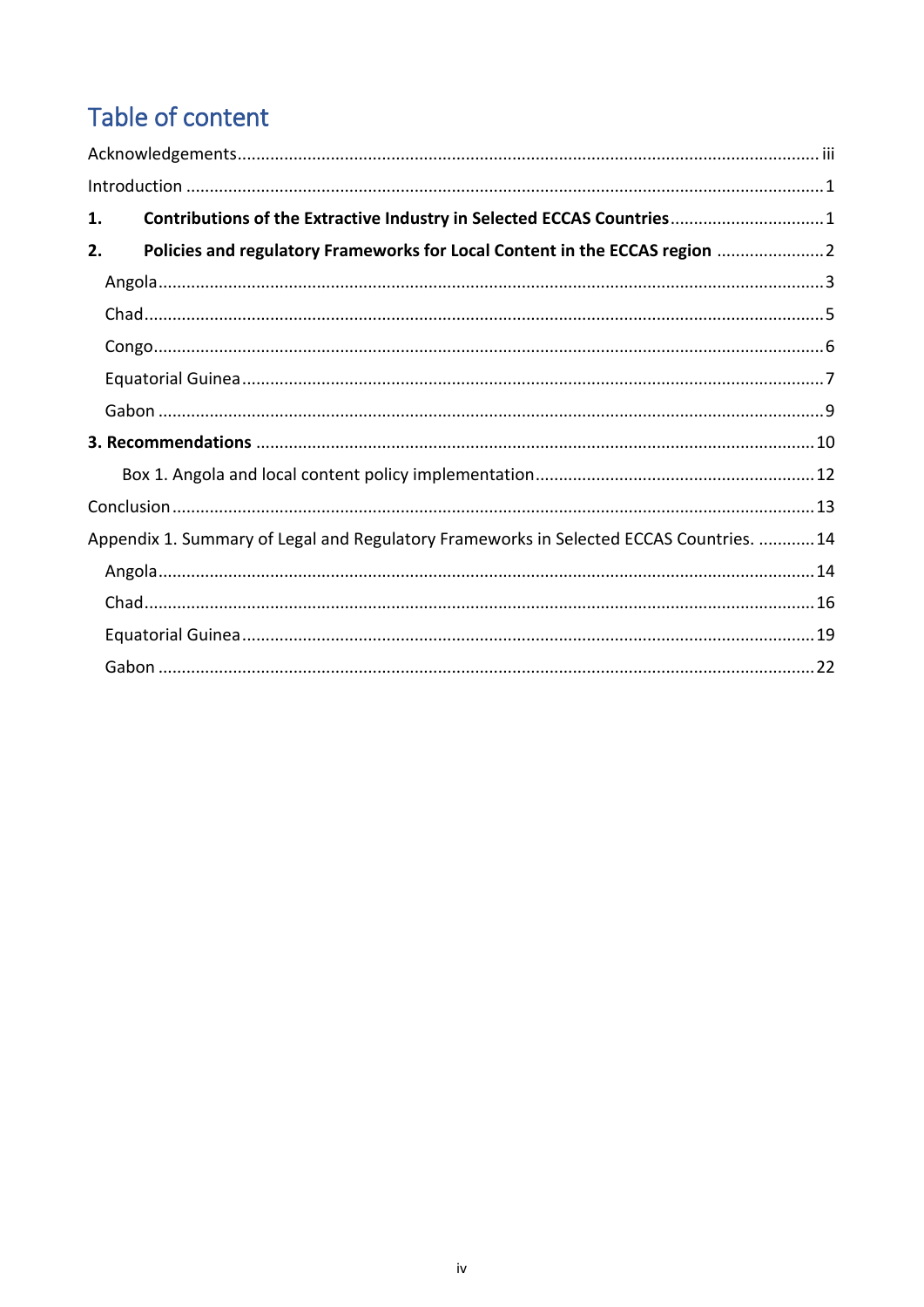# <span id="page-4-0"></span>Introduction

It is well-known that many resource-rich developing countries, particularly in Africa, have not benefited satisfactorily from the exploitation of their natural resources. Though they receive significant fiscal benefits from the export of natural resources, the development linkages to other economic sectors remain marginal in terms of domestic value added and employment creation. For this reason, the countries are placing increasing emphasis on the need to derive more benefits from their natural resources.

Local content policies have been adopted by African countries as a development strategy aimed at increasing the benefits from the oil and gas and mining sector. In this context, we define local content as the extent to which the output of the extractive industry generates further benefits to the economy beyond the direct contribution to the Gross Domestic Product (GDP) and government revenues, through its linkage to other domestic production sectors. Therefore, the objective of local content policy is to transform the short-term benefits of natural resource extraction into long-term local economic development outcomes through capacity strengthening, institutional building and strategic policy tools to promote domestic economic linkages, job creation and the participation of local Small and Medium Scale Enterprises (SMEs) in the value chain via the supply of goods and services to the sector.

Countries that adopt local content as a development strategy for their extractive sectors usually start by developing local content frameworks that encompass policies, laws and institutions to manage and monitor the outcomes of the policies. While a well-developed local content framework is a valuable starting point, there are other factors that can shape their successful implementation. Mapping these factors is challenging since each country exists under particular conditions and these factors might function differently depending on the context.

The paper is divided into three parts. The first part will examine contributions of the oil and gas sector to the economies of five selected countries (i.e. Angola, Chad, Congo, Equatorial Guinea, Gabon) from the Economic Community of Central African States (ECCAS). The second part will assess the effectiveness of regulations, policies, and schemes for monitoring and measuring local content implementation in the ECCAS region. The final part will provide policy recommendations to strengthen local content regulatory frameworks for creating sustainable domestic production linkages in the ECCAS region and improve regulatory compliance with a view to enhance the benefits of the oil and gas industry to the economies of resource owners.

# <span id="page-4-1"></span>1. Contributions of the Extractive Industry in Selected ECCAS **Countries**

In the five selected countries (Angola, Chad, Congo, Equatorial Guinea and Gabon), the extractive sector is very significant in view of their dependence on the sector. This is reflected in the percentage contribution of extractives to the Gross Domestic Product (GDP) and exports as percentage of total exports, as indicated in table 1. All five countries surveyed showed oil and gas exports as a key source of revenue and economic activity.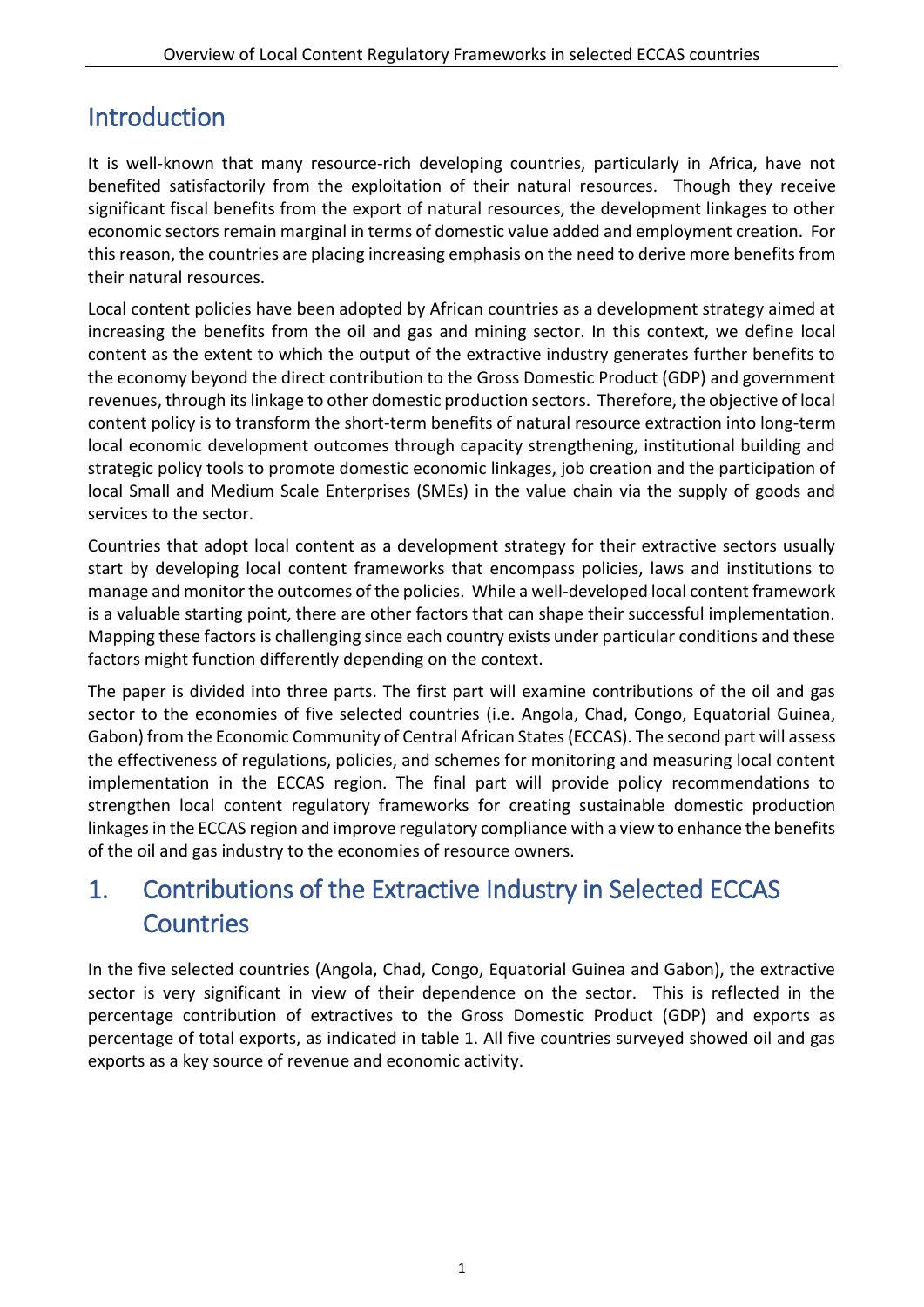| <b>Country</b>                     | <b>Contribution of</b><br><b>Hydrocarbons and</b><br>Mining to GDP (%) | <b>Oil and Gas Exports</b><br>as % of Total<br><b>Exports</b> | <b>Thousands of</b><br><b>Barrels Produced</b><br><b>Daily</b> | <b>Proven Reserves</b><br>in Billions of<br><b>Barrels</b> | <b>R/P Ratio in</b><br>Years* |
|------------------------------------|------------------------------------------------------------------------|---------------------------------------------------------------|----------------------------------------------------------------|------------------------------------------------------------|-------------------------------|
| Angola                             | 46                                                                     | 95                                                            | 1807                                                           | 11.6                                                       | 17.5                          |
| <b>Chad</b>                        | 27                                                                     | 63                                                            | 73                                                             | 1.5                                                        | 56.1                          |
| Congo                              | 70                                                                     | 85                                                            | 238                                                            | 1.6                                                        | 18.4                          |
| <b>Equatorial</b><br><b>Guinea</b> | 78                                                                     | 98                                                            | 280                                                            | 1.1                                                        | 10.7                          |
| Gabon                              | 45                                                                     | 80                                                            | 227                                                            | 2.0                                                        | 24.1                          |

#### Table 1: Key contributions of Extractive Industry in selected ECCAS Countries (2016)

*Sources: African Economic Outlook, 2016 and BP Statistical Review of World Energy, 2017.*

*\*Reserves to production ratio is obtained by dividing the reserves remaining at the end of any year.*

One interesting observation from the table is the low level of proved reserves to production ratios among the countries, except in Chad. This ratio indicates that, given the maturity of the oil fields, the reserves will be depleted in a few years if production were to continue at the current rate and there are no significant new discoveries. For example, in Gabon the R/P ratio is 24.1 years - new discoveries have been rare and production levels have dropped from a peak of 370,000 barrels per day in 1997 to 227,000 bbl/d in 2016. The U.S. Energy Information Administration notes that the fields are matured and are in decline. Based on the R/P assumption, it is comprehensible that countries need to diversify their economies away from the current high dependence on the extractives industry for both GDP and revenues. The adoption of local content policies could facilitate the exploitation of oil, gas and mining resources to generate sustainable social and economic benefits to the society. Part 2 briefly outlines the policies and regulatory frameworks adopted by the countries in their local content strategies.

# <span id="page-5-0"></span>2. Policies and regulatory Frameworks for Local Content in the ECCAS region

Laying a solid foundation for the implementation of local content policies through appropriate legal and regulatory framework is imperative if the desired outcomes are to be achieved. The desire by natural resource endowed countries to use the extractives sector to promote local production sectors has been around for a long time. The only missing link that hindered the expected impact of past measures taken to boost local production sectors has been the glaring absence of a welldesigned and properly implemented legal, regulatory and institutional mechanisms to support the policies. In the selected ECCAS countries (Angola, Chad, Congo, Equatorial Guinea, Gabon), it is only in recent times that concerted efforts have been made to design the legal and institutional framework for the development of local content in the oil, gas and mining sector. To date, there are no dedicated monitoring and evaluation mechanisms, or institutions empowered with regulatory authority and autonomy to implement the policies are in place in these countries.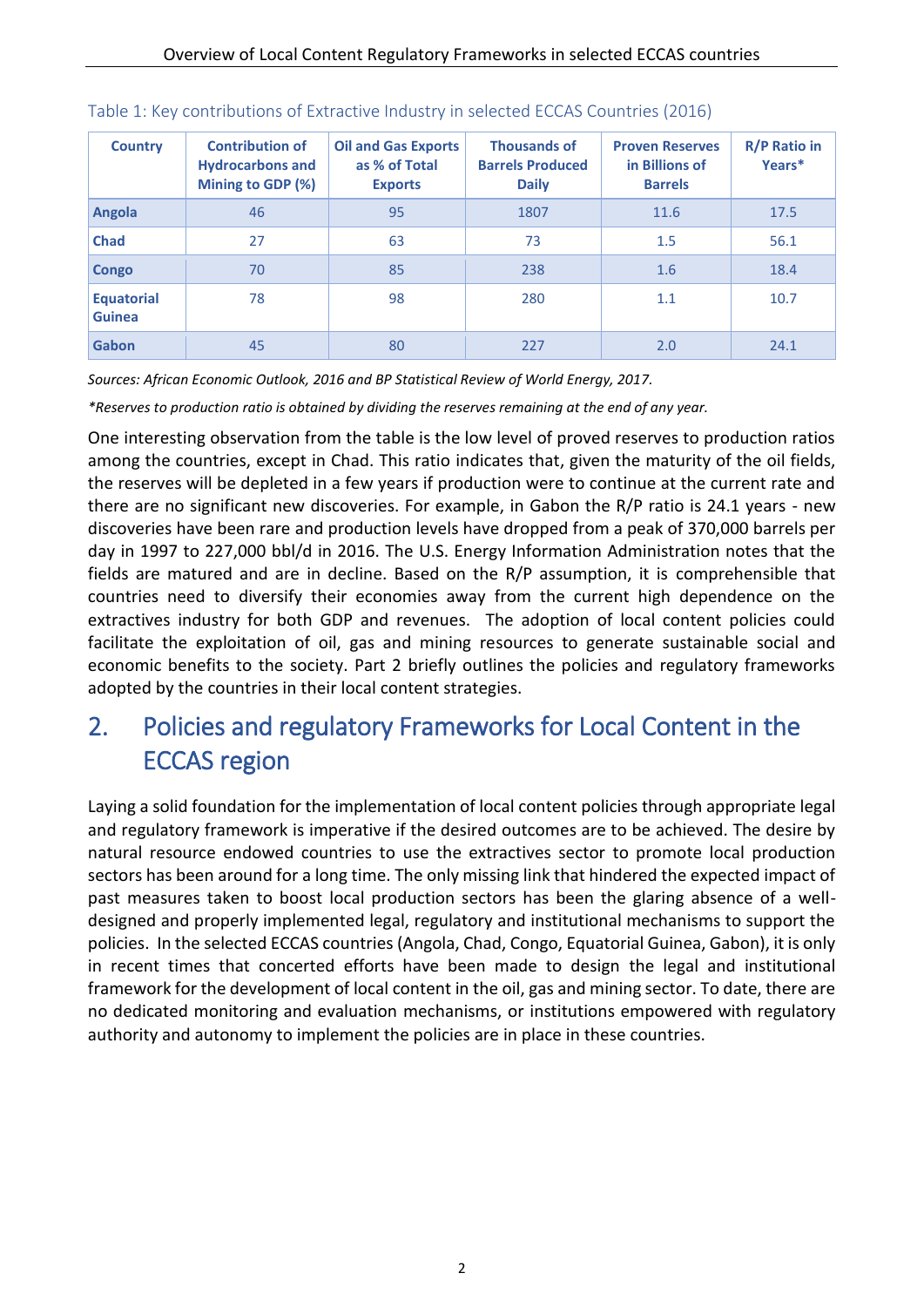| <b>Country</b>                     | <b>Employment</b><br><b>Requirements</b> | <b>National</b><br><b>Industry</b><br><b>Participation</b> | <b>Training</b> | <b>Technology</b><br><b>Transfer</b> | <b>Monitoring</b><br>Implementation* | <b>NOC</b><br><b>Participation</b> |
|------------------------------------|------------------------------------------|------------------------------------------------------------|-----------------|--------------------------------------|--------------------------------------|------------------------------------|
| Angola                             | Yes                                      | Yes                                                        | Yes             | Yes                                  | <b>No</b>                            | <b>Yes</b>                         |
| <b>Chad</b>                        | Yes                                      | Yes                                                        | Yes             | Yes                                  | No                                   | Yes                                |
| <b>Congo</b>                       | Yes                                      | Yes                                                        | Yes             | Yes                                  | <b>No</b>                            | <b>Yes</b>                         |
| <b>Equatorial</b><br><b>Guinea</b> | Yes                                      | Yes                                                        | Yes             | Yes                                  | <b>No</b>                            | Yes                                |
| Gabon                              | Yes                                      | Yes                                                        | Yes             | Yes                                  | <b>No</b>                            | Yes                                |

#### Table 2: Local Content Requirements in LC Policy Frameworks in ECCAS Countries

*Source: Author's analysis.*

*\*Monitoring of local content policies is carried out by oil, gas and mining ministries and not an independent agency dedicated to monitoring and evaluation of the policies.*

To achieve the objectives of local content policies, the five ECCAS countries reviewed in this study have introduced local content requirements into their legal framework, mostly through legislation, regulations, contracts and bidding processes. These requirements are expected to generate benefits from the exploitation of their natural resources. Table 2 presents a summary of local content requirements in LC policy frameworks in the selected countries. The table shows that the frameworks explicitly indicate the various countries' desire to use their oil, gas and mining resources to promote local economic development through domestic employment generation, national industry participation, skills development, national companies and technology transfer. The policies have been effective in the employment of nationals with the required skill and local procurement of some goods and services. However, a noticeable weakness of the frameworks is an absence of an effective institutional mechanism or independent regulatory body to monitor and evaluate the results of LC polices to ensure that the intended goals are achieved and for necessary policy adjustments be made when necessary. The example of regulatory bodies like the Nigerian Content Development and Monitoring Board (NCDMB) in Nigeria and the National Agency of Petroleum, Natural Gas and Biofuels (ANP) in Brazil for monitoring local content results could serve as a model that can be adopted by the countries for effective monitoring and evaluation of the policy frameworks. A summary of the local content policies in the countries is presented in Annex 1.

The following section examines the policies, legislation and regulatory frameworks for local content with respect to three key elements in the countries under study: i) Employment generation; ii) Skills development; and iii) National Industry participation in the selected countries

### <span id="page-6-0"></span>Angola

In the early years of the oil and gas industry in Angola, citizens did not derive many benefits from the exploitation of the resources due in part to limited employment opportunities, capacity limitations and very low national industry participation. This was basically a result of the country's structural problems including high poverty rates, inequality in income distribution, highly unskilled labour force, lack of infrastructure, high bureaucracy and corruption. These challenges were the driving force behind the implementation of a local content policy to achieve positive development outcomes using the oil and gas resources. The Angolanisation policy framework was developed on the back of the Petroleum Decree – Law 20/80 promulgated in 2002. It stipulates that oil companies operating in the country are required to develop their Angolan workforce from 70% to 90% as well as develop the local supplier market by 2010. The employment targets are based on specific requirements for different categories of staff in the sector with 100% requirement for unskilled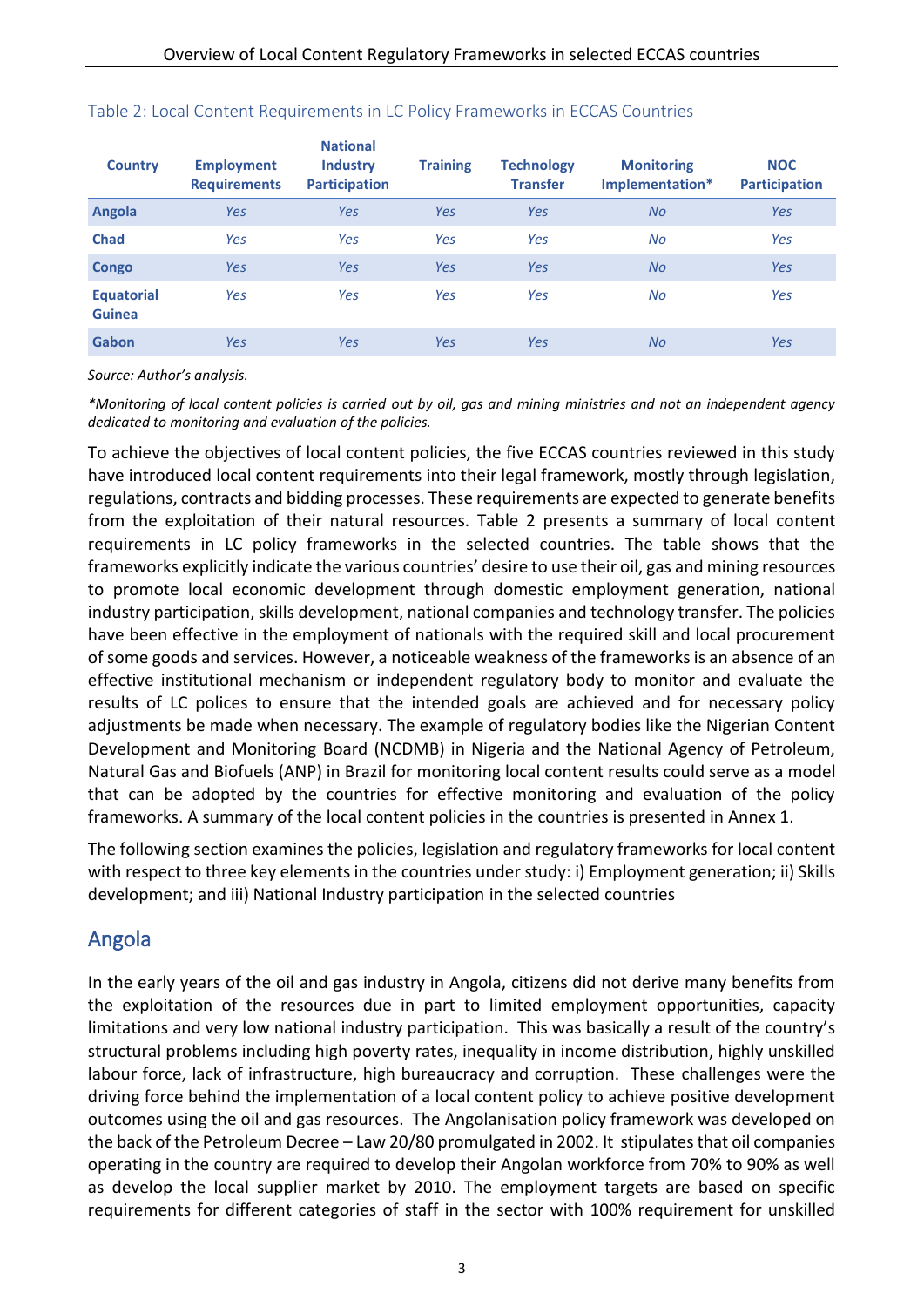workers; 80% for middle level workers and 70% for higher level workers in the industry. Unfortunately, the Angolanisation targets were not achieved due to inadequate local capacity and general low level of expertise in some key priorities areas set out in the policy. Nonetheless, despite the capacity and skills constraints, the policy has made some impact on the economy in the three key elements of employment, skills development and national industry participation.

- a) **Employment**: The objective of the government to use the local content policy to promote local employment was pursued with the establishment of an Enterprise Support Centre (Centro de Apoio Empresarial, CAE) in 2005. CAE received support of the National Oil Company (Sonangol) and International Oil Companies, including British Petroleum, Chevron, ExxonMobil and Total. The mission of the Centre, as stated on its official website, is "*to develop local content in the oil and gas sector, enabling Angolan companies through technical assistance and commercial management opportunities to participate more*  actively and with greater success in the industry".<sup>1</sup> It was given the responsibility to train Angolans for employment in the oil and gas industry. As at 2014, CAE reported that more than 2,600 Angolan-owned business enterprises participated in its programme through training and technical assistance out of which 276 companies were certified to supply goods and services to the oil and gas industry. During the same period, it generated more than USD\$350 million in oil industry contracts and generated over 3,800 jobs for Angolans in the oil and gas industry.
- b) **Skills development**: Angola has achieved some results in skills development. Some of the Small and Medium Enterprises (SMEs) that passed through the training and technical assistance programmes of CAE have grown into larger-scale operations to meet oil and gas industry needs. For example, NASA Commercial Import and Export Ltd, an Angolan company dedicated to supplying Personal Protective Equipment (PPE) such as uniforms and boots to the oil industry, participated in CAE training courses in topics including, inter alia, financial management, bids and contracts, and marketing. This helped in transforming the company into a leading supplier of Personal Protection Equipment and Steel to the Oil and Gas industry in Angola, Similarly Luafanda Reparacoes (LDA), a Luanda-based electrical and plumbing company received training from CAE's business training and advisory services consultants and one-on-one technical assistance to strengthen management capacity. CAE's assistance helped to build the requisite business skills and acumen to grow LDA to become a respectable service provider in provide high quality electrical and plumbing maintenance provider. The establishment of the National Petroleum Institute to promote capacity building, education and skills development among the national workforce has also contributed to the progress made in capacity development in the oil and gas industry in the country.
- c) **National industrial participation**: To encourage the participation of local industries in the oil and gas industry, the government created the Sonangol Industrial Investments (SIIND) as a subsidiary of the National Oil Company. SIIND coordinated the establishment of 73 factories in the Viana Special Economic Zone, investing USD\$50 million in the first eight factories which opened in 2011. Six more factories were opened in 2012 at a cost of USD\$78 million and all the factories are producing goods for the oil and gas industry, thereby creating domestic production linkages in both the upstream and downstream segments of the industry. The factories which were predominantly owned by local investors carried out activities in assembling imported components but there was no local production to create value added to the economy. Nonetheless, they helped to develop backward and forward

-

<sup>1</sup> See [www.http://caeangola.com](http://www.http/caeangola.com)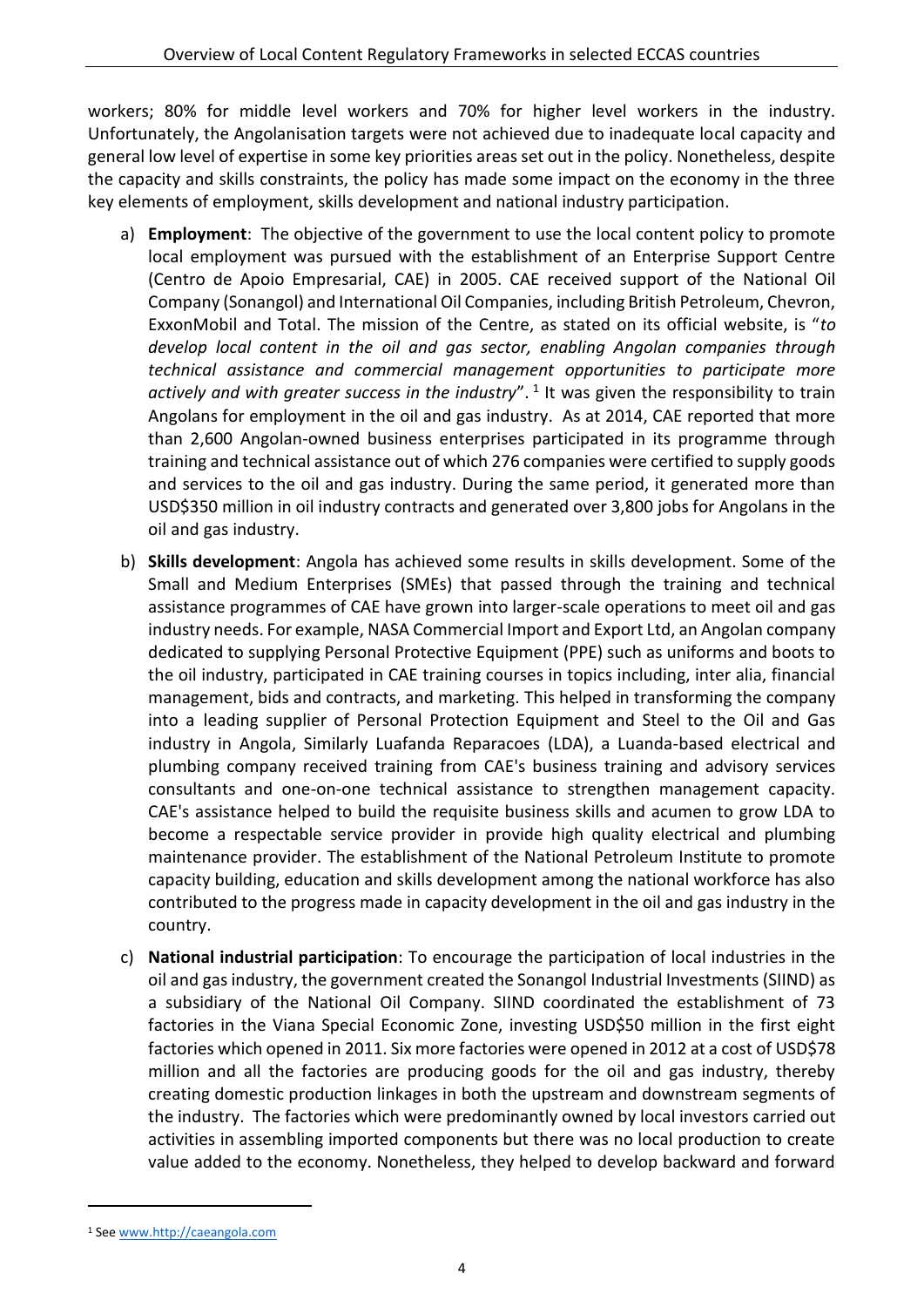linkages in the Subsea Umbilicals, Risers and Flowlines (SURF) sub-sector. A more favourable business environment and effective local content policy implementation would probably have resulted in a more impactful domestic production linkages in the country.

Angola has made important progress in the implementation of the local content policy and regulatory framework. The policy would have had more impact on the economy if it was accompanied by a dedicated and functional institutional mechanism for monitoring, evaluation and measuring outcomes as well as a more favourable business environment. The potential for employment generation, skills development and national industry participation remains enormous in Angola if the government can prioritize the support for SMEs through investment incentives and the creation of a more favourable and enabling business environment for local enterprises.

### <span id="page-8-0"></span>Chad

There was no concerted local content policy framework developed by Chad at the inception of its oil and gas industry development. Local content policies were based on general policy provisions contained in the National Development Plan (NDP) and Poverty Reduction Strategy Papers (PRSPs). The Constitution also provided the framework, outlining the responsibilities regarding the exploitation of natural resources in the country. These documents set out the general provisions and national priorities regarding employment, skills development and national industry participation in the country. Based on the general policy in the documents, foreign firms operating in Chad adopted Corporate Social Responsibility (CSR) strategies which included commitments to extensive training of local staff, procurement of local goods and services and donating equipment to charities or local governments. Despite the absence of a deliberate local content policy framework, Chad made significant progress with respect to employment generation, skills development and national industry participation since the onset of its oil and gas industry.

- a) **Employment**: The oil and gas sector development in Chad was guided by the National Development Plan (NDP) which contains general provisions and national priorities that focused on nurturing local employment to support the emerging oil and gas industry. Chad also had the support of development partners such as the World Bank in negotiations with International Oil Companies (IOCs) to ensure that contracts include the employment of nationals in project execution. For example, in 2009, the construction of the Chad-Cameroon pipeline project provided thousands of jobs in both countries. In Chad, project employed 5,747 nationals many of whom were unskilled labourers. In spite of the lack of local policy and legislation, the project opened the opportunity for many Chadians to work in the oil and gas sector which had never happened before in the industry.
- b) **Skills development**: The development of skills of Chad nationals to meet the needs of the oil and gas industry was also promoted by the Chadian government. With the support of the international development partners, an ExxonMobil-led oil industry consortium, subcontractors, international non-government organisations (NGOs) and the Chamber of Commerce, the country was able to support local skills development through technical assistance to small and medium enterprises (SMEs) and building linkages between an oil industry consortium and local suppliers. As highlighted, the Corporate Social Responsibility programmes of the oil companies included providing extensive training of nationals to enable them to participate in the oil and gas sector. Moreover, the labourers engaged in the pipeline project received training that upgraded their skills, thereby helping to prepare them for future employment opportunities in the oil and gas sector.
- c) **National industry participation**: To foster the participation of the local industry in the oil and gas sector, the government with the support of the development partners established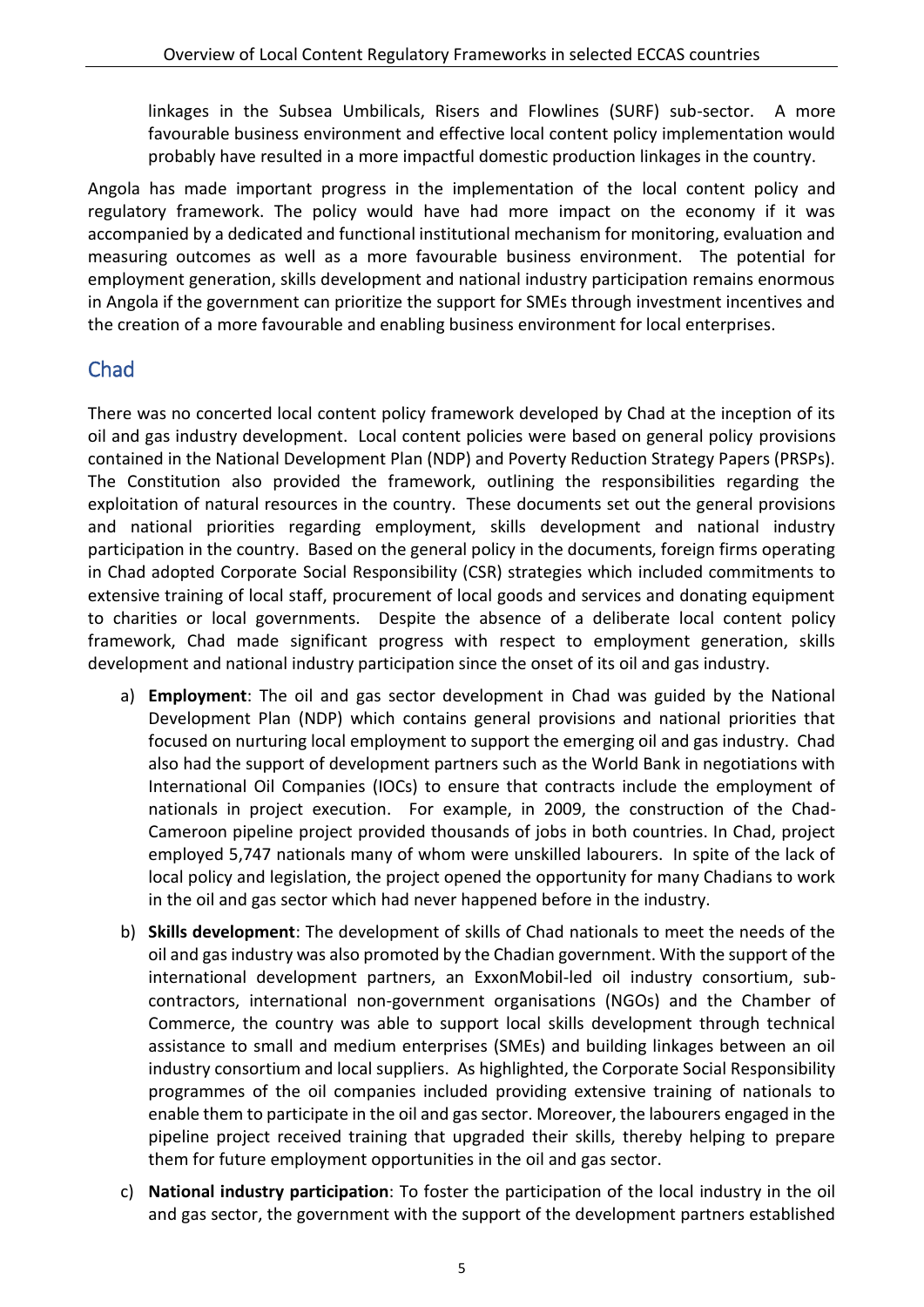an Enterprise Centre to build the capacity of local companies to win contracts and supply goods and services to the oil and gas industry. According to the International Finance Corporation (IFC), a subsidiary of the World Bank, as of June 2009, 102 local companies have been assisted in electronic bidding and 30 contracts worth over USD\$56 million have been awarded to the local firms.  $2$  The World bank pipeline project was estimated to have purchased goods and services of over USD\$3 billion from local suppliers in Chad and Cameroon with Chad accounting for about two thirds of the deals. In 2010, the management of the Enterprise Centre was transferred to the Chamber of Commerce and personnel were assigned to deliver enterprise training and support services, such as electronic procurement for oil companies, management training, business planning and access to finance. Furthermore, public expenditure and investment of oil revenues in infrastructure, education, health and livestock production were aimed at providing employment opportunities for local people. These investments are expected to contribute to enhancing domestic backward and forward linkages between the oil and gas sector and the economic sectors, thereby increasing the benefits of the sector to the country.

Chad has made remarkable progress in promoting employment, skills development and national industry participation despite the absence of a local content policy framework. Nonetheless, there is need to develop and implement a well-designed local content policy framework that will set clear priorities in terms of policies and legislations. It should also include a robust monitoring and evaluation mechanism that will improve the sustainability of implementation and strengthen the outcomes going forward. In designing this framework, all stakeholders in the oil and gas industry should be involved to ensure transparency and consensus for its implementation. Chad could also learn from the experiences of other countries such as Angola and Nigeria.

### <span id="page-9-0"></span>Congo

-

The oil and gas sector is very important to the economy of the Republic of Congo, accounting for around 70 percent of GDP and 85 percent of the country's export. Thus, the diversification of the Congolese economy away from high dependence on the petroleum sector is a major priority of the government and this is clearly stated in the National Development Plan (NDP) 2017-2021.<sup>3</sup>

The legal and regulatory framework of Congo's oil and gas sector was previously governed by Law no 24-94 dated 23 August 1994 (Hydrocarbons Code), as well as several application decrees including the decree no.2008-15 dated 11 February 2008 which outlines the processes and procedures for obtaining oil and gas permits. On 12 October 2016, a new hydrocarbons code no. 2016-28 was promulgated by the government. The new code has specific provisions for local content development under heading number 7 and articles 139 to 147. The articles provide detailed instructions for local content requirements on all activities along the hydrocarbons value chain with respect to the utilization of local human and material resources, training and local capacity development, technology transfer, utilization of local goods and services, and the creation of additional and measurable value added to the local economy. The new code takes into consideration the aspirations of Congo to use local content development for promoting employment, skills development, technology transfer and national industry participation.

**Employment**: To generate employment through the exploitation of the oil and gas resources, holders of exploration and exploitation permits are required to give priority to Congolese nationals

<sup>2</sup>Statement released in December 2009, by its Advisory Services Global Linkages Unit of the Corporate Advise Department, p.2. See www.https://commdev.org/Chad-Linkages-Highlights-dec2009.pdf.

<sup>&</sup>lt;sup>3</sup> The NDP is an economic diversification blueprint which was developed to transform the country into an emerging economy.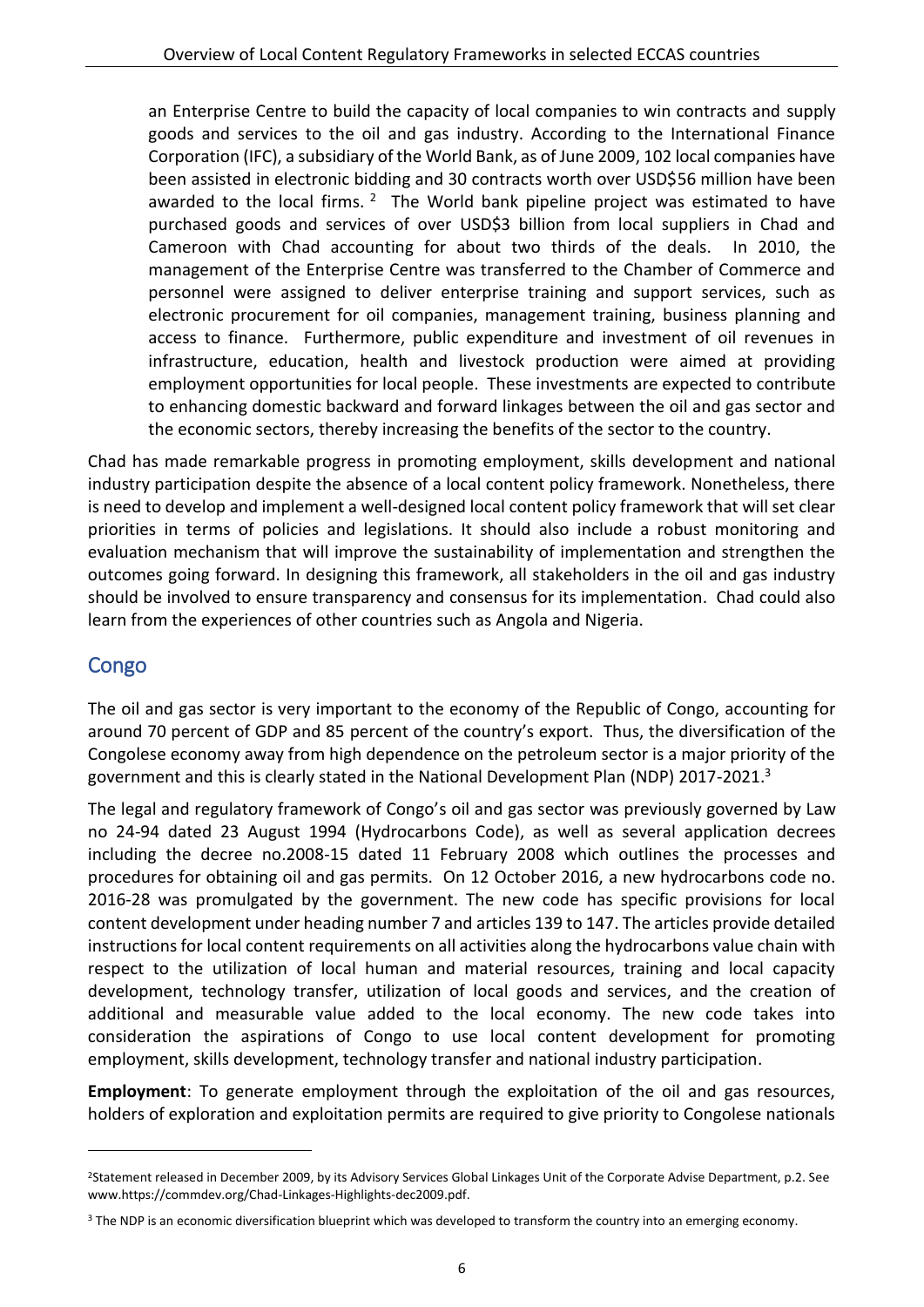in project implementation. Although no quotas are contained in the new regulatory framework (the Petroleum Code), minimum amounts to be contributed to training of nationals are stipulated in the relevant permits.

- a) **Skills development**: Capacity limitations have been a constraint for the participation of Congolese nationals in the oil and gas activities. To develop the necessary skills required by the industry, oil and gas operators are required to set up training programmes for Congolese employees. For example, Total has been contributing to skills development through the various supports to the Industrial Association of Pointe-Noire (APNI) which is a platform created for the development of the capacity of Small and Medium Scale Enterprises (SMEs).
- b) **National industry participation**: The NDP has a strong local content development policy that will ensure national industry participation in the oil and gas sector through the domiciliation of part of the annual spend of the operators in the local economy. For example, Total is the major player in the industry and its annual spend with local companies is about 22 percent of total inputs through procurement from 380 local sub-contractors and local goods and services providers. To ensure national industry participation, the economic diversification plan seeks to promote private sector growth and investment in the non-oil sectors through investment climate reforms and support to enterprise development and investment promotion. The aim is to improve Congolese economy's competitiveness and prospects for industrialization. This intention was demonstrated in the implementation of the Moho Nord Gas development mega project, commissioned by the government in May 2017. In executing the project, local SMEs and service providers partnered with international companies in the construction and installation works and thus created employment opportunities as well as backward and forward linkages with the broader economy.

The government of Congo is vigorously pursuing the reform of its local content policy frameworks to ensure the achievement of the economic diversification objectives stated in its National Development Plan. To this end, Congo is reaching out to countries like Nigeria to learn about its development and monitoring board with a view to adopting it so as to ensure the effectiveness of its local content development policy frameworks.

### <span id="page-10-0"></span>Equatorial Guinea

The government of Equatorial Guinea sees local content development as critical to economic growth and development of the country. Therefore, when the oil and gas industry started, the government sought an instrument to ensure that international companies contribute to the economic development of the country. This desire led to the enactment of the Ministerial Order 1/2014 which provides the general policy framework for the regulation of oil and gas activities in the country. The law stipulates that all agreements must have local content clauses and provisions geared towards employment, skills development and national industry participation. It allowed the regulatory authority (the Ministry of Mines, Industry and Energy, MMIE) to make the hydrocarbons law that was passed in 2006 more effective in the implementation of local content policies. Moreover, a National Directorate of Local Content was established for the implementation and monitoring the progress of the policy framework. This is to ensure that the oil and gas resources are used for socioeconomic development through employment generation, skills development and national industry participation and provide domestic linkages to other sectors of the economy.

a) **Employment**: The main purpose of the oil and gas industry regulatory framework is to diversify and boost the economy to allow an acceptable level of national companies participating in the country's oil and gas industry. The 2014 regulation sets out the benefit to be gained from oil and gas exploitation such as building the capacity of Equatoguineans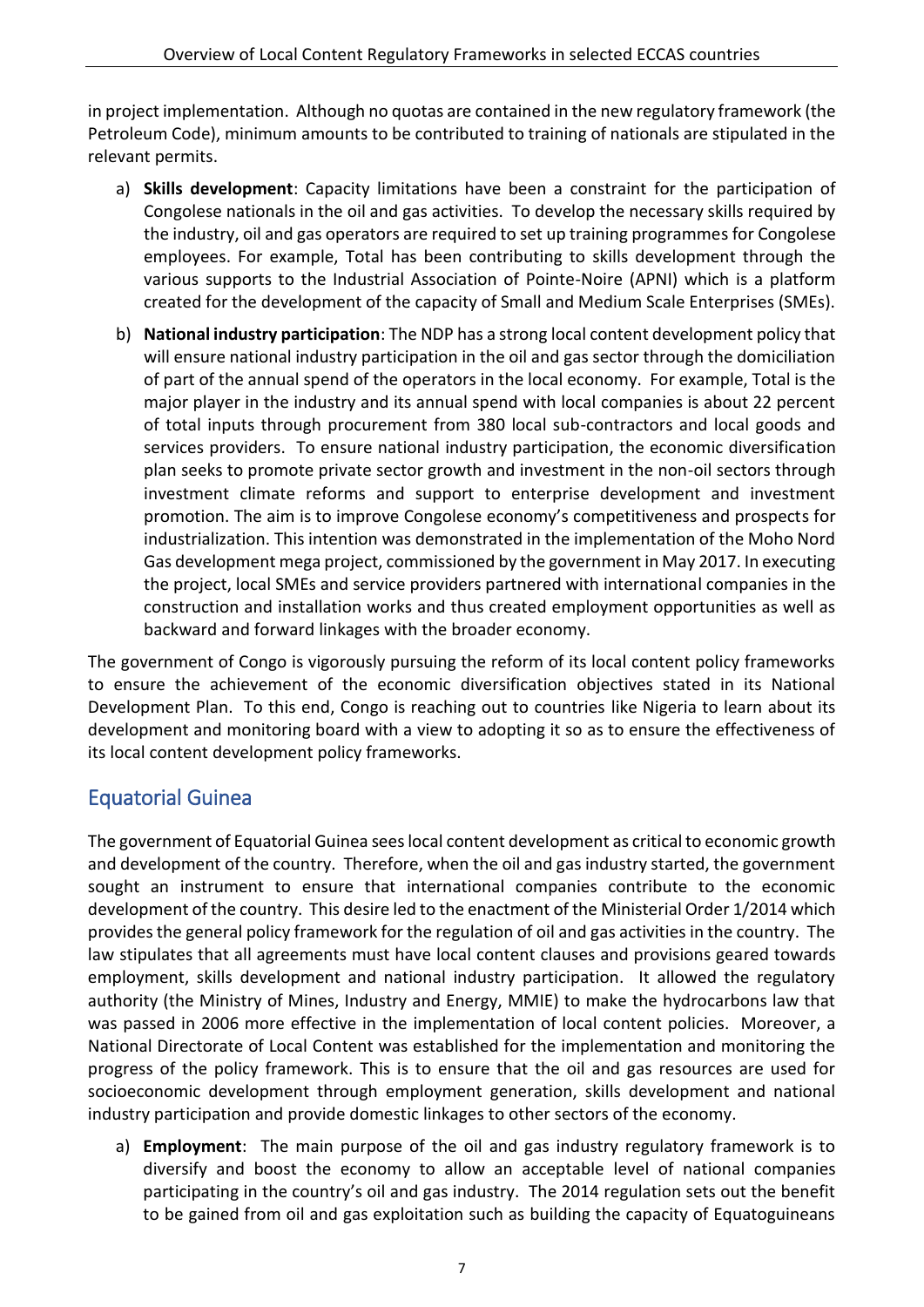leading to greater participation of nationals in the sector. The law obliges oil and gas companies to hire local employees whenever possible. The policy is giving local employees the opportunity to participate in the oil and gas industry. In the past it was mostly the foreign workers that held skilled positions in the industry, but legal and policy frameworks have been put in place to ensure that locals are provided with training and skills needed to play a more significant role in the sector.

- b) **Skills development**: The government recognizes the challenge posed by inadequate skills required for the participation of local companies in the oil and gas sector and included capacity building in the regulatory framework. Most local companies are not competitive with the international companies but through the capacity building programmes of the government in collaboration with the international companies, there has been a significant improvement in the level of local enterprises skills and ability to deliver quality goods and services to the industry. To build local capacity, Equatorial Guinea Liquified Natural Gas (EGLNG) helps local suppliers develop business skills to improve their operations. Since 2008, local companies participated in 18 courses organized by EGLNG in computer skills, finance and accounting, marketing and customer service, and human resource management. In 2014, Marathon Oil launched its commercial skills programme in the country to train mid to senior level nationals and expatriate employees from the private sector as well as employees from government agencies. The programme content was designed specifically for its incountry operations to include topics such as contract negotiations, contract law and other business skills. Since its launch, the number of local employees receiving training has increased from 2 to 20 annually. In another skills development programme, the government in collaboration with the oil companies, created the National Technological Hydrocarbons Institute to produce technical workers for the oil and gas industry. The purpose of the Institute is to develop capacity and train capable technicians that can compete for positions in line with the full standards and requirements from any company operating in the oil and gas industry. Between 2010 and 2013, Marathon Oil hired 42 graduates from the Institute for operations, construction, engineering, document control, mechanical, plumbing, welding and other jobs, thereby increasing local employees' participation in the oil and gas industry.
- c) **National industry participation**: Local content policy frameworks have encouraged local industry participation through joint ventures between local and international companies in the country. Through such projects, for example the Aseng Oil and gas-condensate project and the planned development of a petrochemical complex, local companies will gain investment, growth opportunities and expertise and eventually, be in a position to independently undertake projects in the oil and gas industry. To enhance access to finance, a manual was developed to guide small and medium scale businesses in obtaining funds through partnership with the National Bank of Equatorial Guinea. These are some of the measures taken by government and the operators to increase domestic linkages with the oil and gas sector and thereby promote national industry participation for higher local value addition.

Equatorial Guinea is making progress in the implementation of its local content policy framework with the collaboration of the national and international oil and gas companies. Nonetheless, there is the need to create an independent monitoring and evaluation institutional mechanism that will involve all the stakeholders in the industry and ensure the effective implementation of the policy frameworks.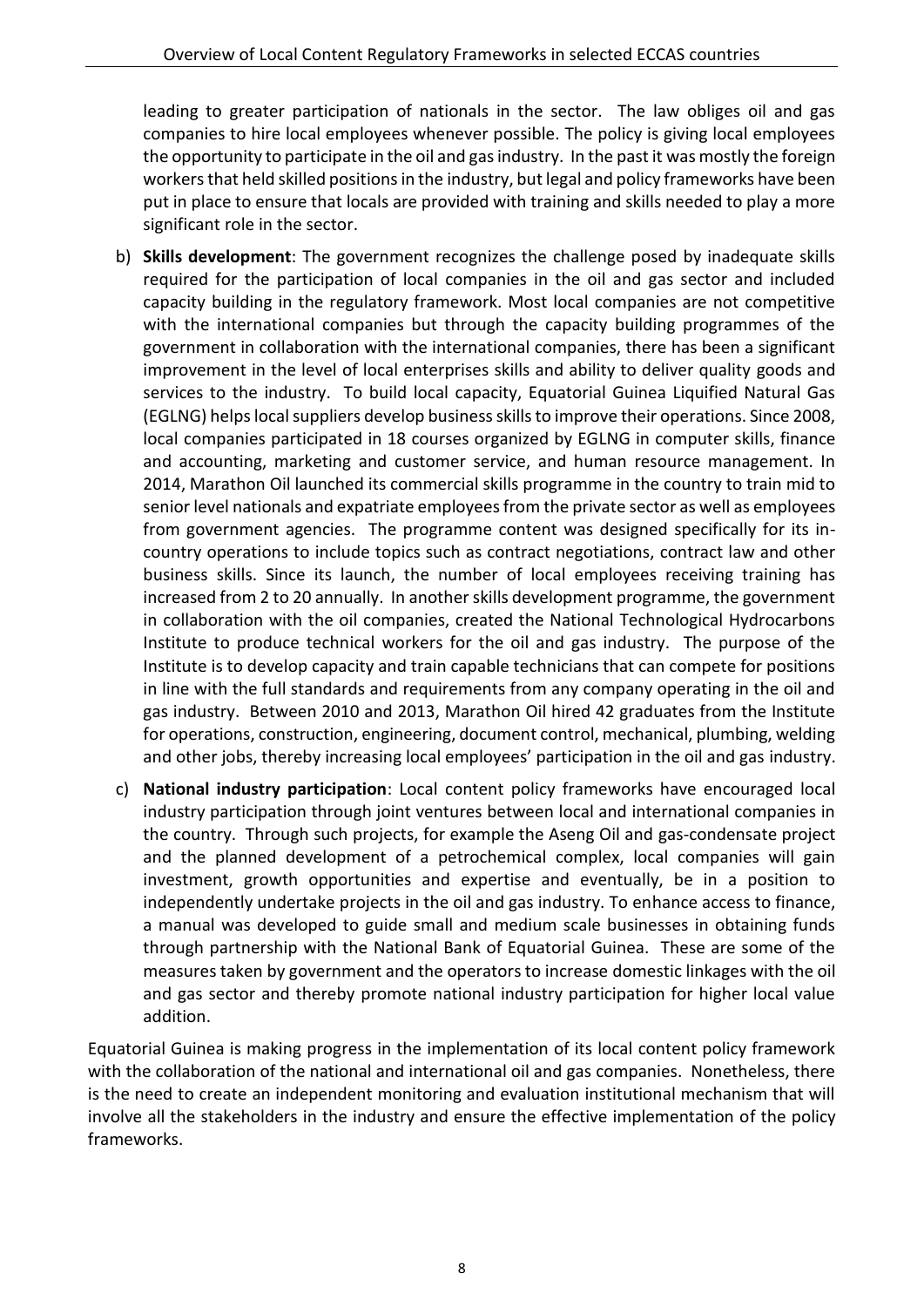### <span id="page-12-0"></span>Gabon

-

Gabon is aiming at becoming an emerging economy by 2025 in line with the objectives of its strategic plan, Plan Strategique Gabon Emergent (PSGE). The plan outlines the diversification of the economy through increasing domestic processing of raw materials, increasing foreign direct investment and making industrial services competitive, as well as sustainable management of natural resources to promote local content. Developing local content through the Gabonisation of the oil and gas industry is one key strategy of the Plan for diversifying the economy. Gabon's new Hydrocarbon Law came into force on 15<sup>th</sup>, September 2014 to replace oil and gas legislations dating back to 1962 and the Petroleum code of 1983. The new law sets out to improve the regulatory framework for the country's oil and gas industry, to encourage greater transparency as well as increasing local benefits through employment generation, skills development and national industry participation.

- i. **Employment**: Employment requirements in the new law are of high importance to the Gabonese people. The law reasserts principles in the Gabonese labour legislation in terms of priority in hiring for members of the local workforce with equivalent skills and qualifications and progressive replacement of foreign workers. Priority is to be given to Gabonese nationals that are of equal skill and qualifications to expatriates in the hiring for personnel in the oil and gas industry, and training must be provided to Gabonese employees.
- ii. **Skills development**: The government was conscious of the need to upskill and transfer skill to its nationals to enable them to participate in the oil and gas industry activities. The new hydrocarbons law reflects this with its principles in developing skills and hiring of the local workforce with equivalent skills and qualifications to replace foreign workers on a progressive basis. Some successes were recorded in capacity building through the establishment of institutions such as the Centre for Professional Specialization which is financed by Total Gabon, and the Oil and Gas Institute. Both institutions provide local oil and gas workers with training and skills development. According to the World Bank through their activities as well as other employment promotion initiatives, 25,000 Gabonese people are expected to benefit from new jobs and skills by 2019<sup>4</sup>. In 2016, The World Bank approved US\$100 million to assist the government of Gabon in developing skills and creating employment for youth in the country<sup>5</sup>.
- iii. **National industry participation**: In line with its policy of increasing local transformation of its natural resources, Gabon is pursuing the development of downstream hydrocarbon projects such as fertilizer plant and a new refinery to facilitate domestic linkages with other sectors in the country. In the new law, there are sustainable development initiatives for investment set at 1% and 2% of a percentage of annual turnover of the operators for the promotion of domestic linkages and community development. Gabonese sub-contractors employing at least 80% Gabonese nationals are given priority in the procurement of goods and services for the oil and gas sector to ensure national industry participation in the industry.

Gabon is determined to use its local content development policy framework for the promotion of employment, development of the required skills and national industry participation to generate increased value added in the country. It recognizes that due to the declining production of oil and gas resources there is the need for a vigorous and committed implementation of the local content policy to achieve the objectives of its economic diversification plan.

<sup>4</sup> World Bank Press Release, 11 March 2014, [http://www.worldbank.org/en/news/press-release/2014/03/11/ world-bankhelps](http://www.worldbank.org/en/news/press-release/2014/03/11/world-bankhelps-gabon-diversify-economy-create-new-jobs-women-youth)[gabon-diversify-economy-create-new-jobs-women-youth.](http://www.worldbank.org/en/news/press-release/2014/03/11/world-bankhelps-gabon-diversify-economy-create-new-jobs-women-youth) 

<sup>5</sup> See [www.http://www.worldbank.org/en/news/press-release/2016/02/10/gabon.](http://www.http/www.worldbank.org/en/news/press-release/2016/02/10/gabon)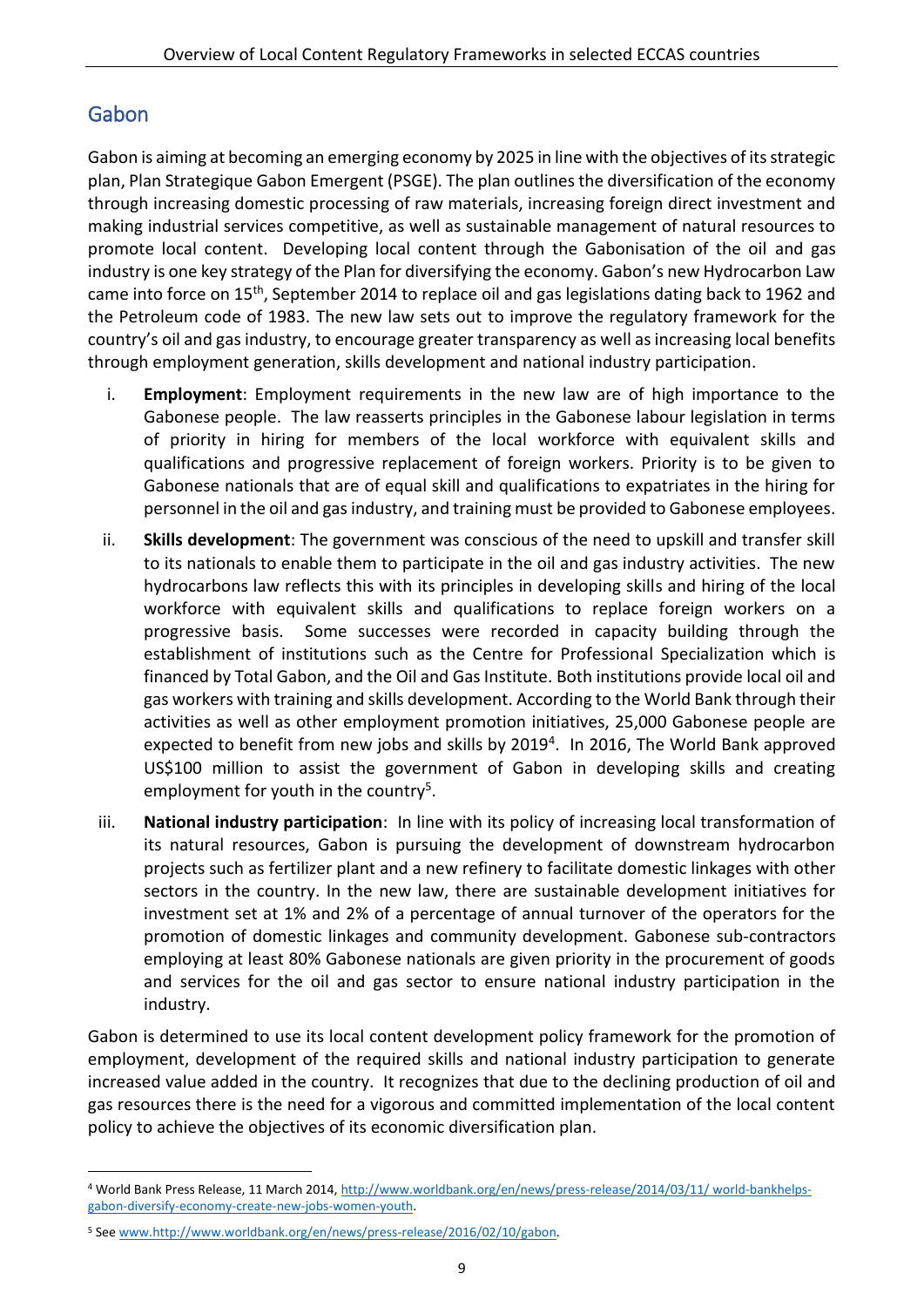# <span id="page-13-0"></span>3. Recommendations

The countries reviewed (Angola, Chad, Congo, Equatorial Guinea, Gabon) have put in place legislations and regulatory frameworks to induce the contribution of the oil and gas sector to national economic diversification and development through local content development strategy. The policy frameworks examined in these countries have achieved significant improvements in the contribution of the oil and gas sector to their national economies beyond a narrow benefit of revenue generation and export earnings. For example, the adoption of local content policies has resulted in increased employment opportunities and enhanced development of skills and capacities of individuals and local small and medium scale enterprises. It has also expanded the participation of national industries in the sector through capacity enhancement for sub-contracting, construction and supply of goods and services to the oil and gas industry.

Notwithstanding these achievements, there is room for improvement in policies and the legal and regulatory policy frameworks to promote effective compliance and sustainable domestic linkages to other economic sectors that will create broader economic value addition for the countries. There are still organizational gaps in the enforcement of the policies due to the absence of institutions that will provide adequate monitoring, evaluation and measurement of the polices to determine their impact on the achievement of local content objectives and targets. The monitoring and enforcement of the policies are still domiciled with the Ministries responsible for oil and gas sector, thus combining the responsibilities for regulation with policy implementation often leads to inefficiencies in the process because of inadequate staffing. The following recommendations are proposed to strengthen the policy frameworks and promote sustainable domestic linkages which are the expected dividends of the investment in the implementation of local content strategy in the countries.

#### **i. Strengthening legislation to increase local employment and skill development**

Inadequate local capacity has been a major constraint to the impact of policies aimed at increasing access to opportunities through employment and the supply of goods, services. There is the need for complementary specific regulations and policies for the transfer of know-how and skills related to oil, gas and mining operations by the international companies to local enterprises and workers where the skills are available. A related strategy should be to encourage and incentivize local companies to form joint ventures with foreign companies to ensure a more direct way of knowledge and technology transfer to local enterprises. The strategy should include details such as metrics to measure the performance of the international companies in delivering know how and skills so that compliance by the foreign companies can be monitored.

#### **ii. Promoting sustainable domestic production linkages through policy interventions**

All the countries reviewed expressed clearly that the adoption of local content development strategy was the result of the desire outlined in their National Development Plans to increase domestic production linkages through the exploitation of oil, gas and mining resources. They recognized that developing backward and forward linkages will enhance employment, skills development and national industry participation of local enterprises in the sector. However, a common regulatory policy adopted by the countries is predominantly reflected in domestic ownership rather than creating domestic linkages with other sectors, thereby limiting local value added. To promote sustainable domestic production linkages, the countries must put in place effective monitoring mechanisms to ensure that incentives provided are used for creating local enterprises that contribute to local value addition in the country. In this regard, building a conducive business environment will enhance the confidence of local and international investors and boost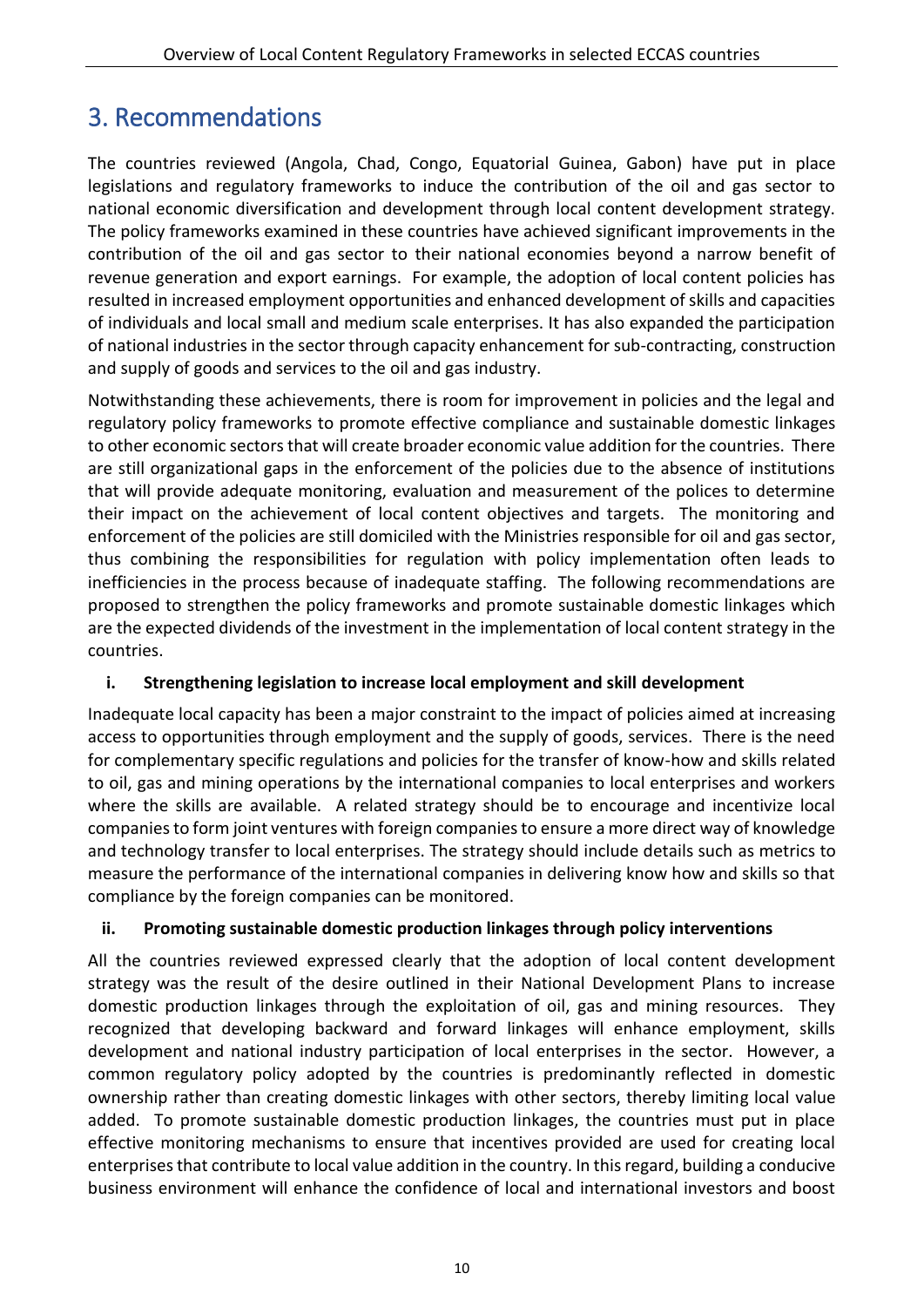their participation in the sector. This could lead to expanding linkages between the sector and the broader economy.

### **iii. Establishment of Enterprise Development and Vocational Training Centres**

All the countries reviewed have created enterprise development and vocational training centres with the support of the foreign oil and gas companies. In most cases, these centres focus their programmes and activities on short-term capacity building to meet the immediate needs of the oil, gas and mining companies without a well-developed strategy for a long-term sustainable vocational training for skills development and the creation of employment opportunities in the industry. Enterprise development and vocational training centres should be spread across the countries rather than being concentrated mostly in the capital cities to give opportunities to talents that are outside their locations and thereby increase the participation by the population in oil, gas and mining activities.

### **iv. Partnership among stakeholders for local content development**

For local content policies to achieve its intended impact on the local economy there is need for partnership between the government, industry and civil society organisations, particularly in, skills development and local supplier development programmes. Such partnership will create opportunities for small and medium enterprises to access skills development programmes, technical mentoring and support for the development of business management skills. It will also enhance access to finance as well as institutional strengthening that will create an enabling environment for local SME development. The role of government can be to provide institutional infrastructures and incentives required by the industry to promote employment and skill development programmes. The civil society organisations can mobilise industry support for these programmes through advocacy while the industry will use its technical knowledge and expertise to implement the programmes. This partnership can also help to strengthen regulatory compliance through human capacity building and a constructive oversight of companies' local content plans and achievements.

### **v. Access to finance by local small and medium scale enterprises**

There is the need to complement the capacity building of local small and medium enterprises with access to finance that will enable them to expand their activities and better compete with foreign firms operating in the oil, gas and mining industries in the various countries. Even though countries like Angola, Chad and Equatorial Guinea have put in place some measures to enable SMEs access finance from financial institutions, the local banks are still reluctant in granting the needed working capital to local enterprises. Therefore, there is need for a deliberate policy by the government to provide loan guarantee and insurance schemes to SMEs so that banks will be encouraged to lend to SMEs operating in the oil, gas and mining industry.

### **vi. Regional markets and strengthen regional cooperation**

There are tremendous opportunities for the ECCAS countries to strengthen regional cooperation through participation in the regional market. These countries can take advantage of their common membership of the Economic Community of Central African States and the uniform legal framework by the Organisation pour l'Harmonisation en Afrique du Droit des Affaires (OHADA) to explore regional market opportunities. In addition, the OHADA platform can provide a means of coordination of local content development efforts and information sharing on the experiences and challenges of implementing the regulatory frameworks in the countries. Though, the countries reviewed are at different levels of experience in the development and implementation of local content policies, regional cooperation can provide a peer review mechanism which can assist countries that are lagging in creating the relevant institutional mechanism for the implementation of local content. Moreover, it will contribute to the ECCAS Secretariat in developing a region-wide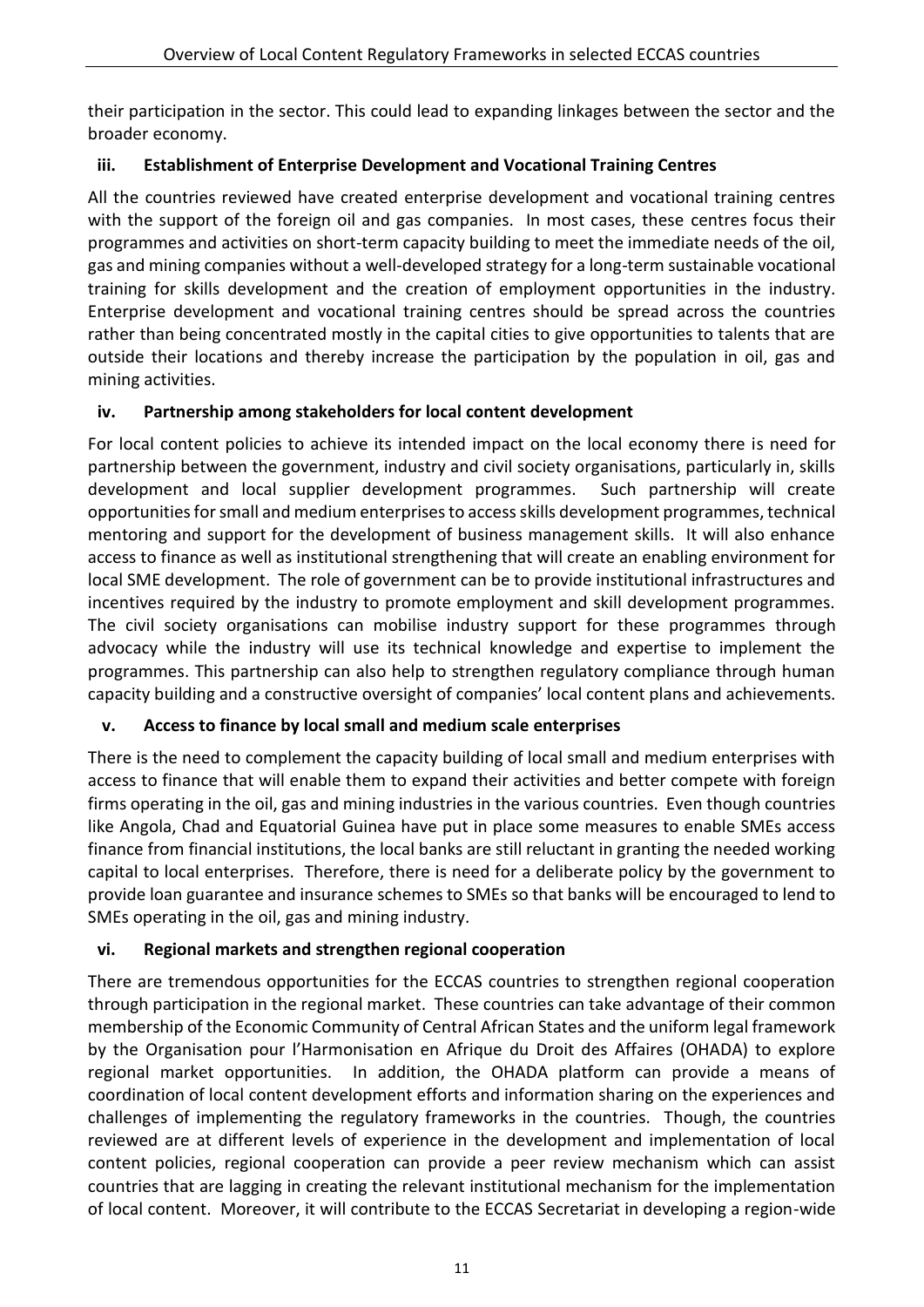policy framework for regional local content development that will consider the specific comparative advantages of each country and the available skills and technical know-how in the region.

### **vii. Learning from the experience of successful countries in Africa and beyond**

ECCAS countries can cooperate with countries in Africa (e.g. Angola - See Box 1, Nigeria) that have implemented successful local content policies which have promoted domestic linkages with other economic sectors. Learning the experiences of these countries will enable them to strengthen their regulatory and monitoring mechanisms to ensure maximum impact on employment, skills development and national industry participation Recently, Congo signed a technical cooperation memorandum of understanding with Nigeria. Oil and gas professionals undertook a learning tour of the country to understudy the operations of Nigerian Content Development and Monitoring Board.

### <span id="page-15-0"></span>Box 1. Angola and local content policy implementation

-

The Angolanisation programme was the main driver for local content policy implementation in Angola. The programme consists of a process established to transfer expatriate job positions to Angolans. For a successful and sustainable transfer of know-how, a gradual process of knowledge transfer from expatriate personnel to identified Angolan staff was adopted. Since its launch in 2010, the Programme has been effective in promoting and recognizing local competences. It is based on Competence Assurance System (CAS) and consists of an enhanced training plan including conventional training action and formal internal on the job training and coaching, as key points to improve competence and the transfer of know-how. The programme involves first the mapping of the knowledge and experience requirements for every position. Once validated, the map is followed by interviews and tests to determine the existing gaps between competences held by a specific person and those required by the job he or she should fill. A programme is then set up to fill the gaps with specific training actions. As part of a local value generation strategy, cooperation with local universities and institutes results in an increased capacity to meet the needs of qualified personnel by industry operators.

With support from government, industry operators also developed initiatives to boost local skills for their operations. One such initiative is the "Talentissimo" Programme launched by Saipem in the country in 2015 to connect universities and the company by organizing specific training, workshops, design case-studies and competitions to enable the most motivated talents gain access to internships and be exposed to technical know-how. Moreover, the establishment of the Centro de Apoio Empresarial (CAE) boosted the development local subcontractors for industry participation. With the support and cooperation of industry operators, the CAE has been training and building the capacity of potential subcontractors to meet the requirements of bidding for jobs in the oil and gas industry. For instance, in 2015, CAE cooperated with Saipem to identify about 120 potential subcontractors that were trained for qualification to participate in the Kaombo project and other issues specific to the oil and gas industry.

The Angolanisation programme has facilitated the contribution of industry operators to local content development in Angola. According to Saipem, one of the major industry operators in the country, a total of USD472 million in direct expenditure in terms of local purchasing, salaries and taxes has been contributed to the economy. The largest recipients of this amount are local businesses (61%) and households (22%). In terms of employment, its activities generated 10,230 jobs while USD23 million of local employees' salary gains and effect in the economy were achieved in 2011<sup>6</sup>.

<sup>6</sup> Saipem (2016); Local content for sustainable development: Saipem solutions for effective local content implementation and value creation.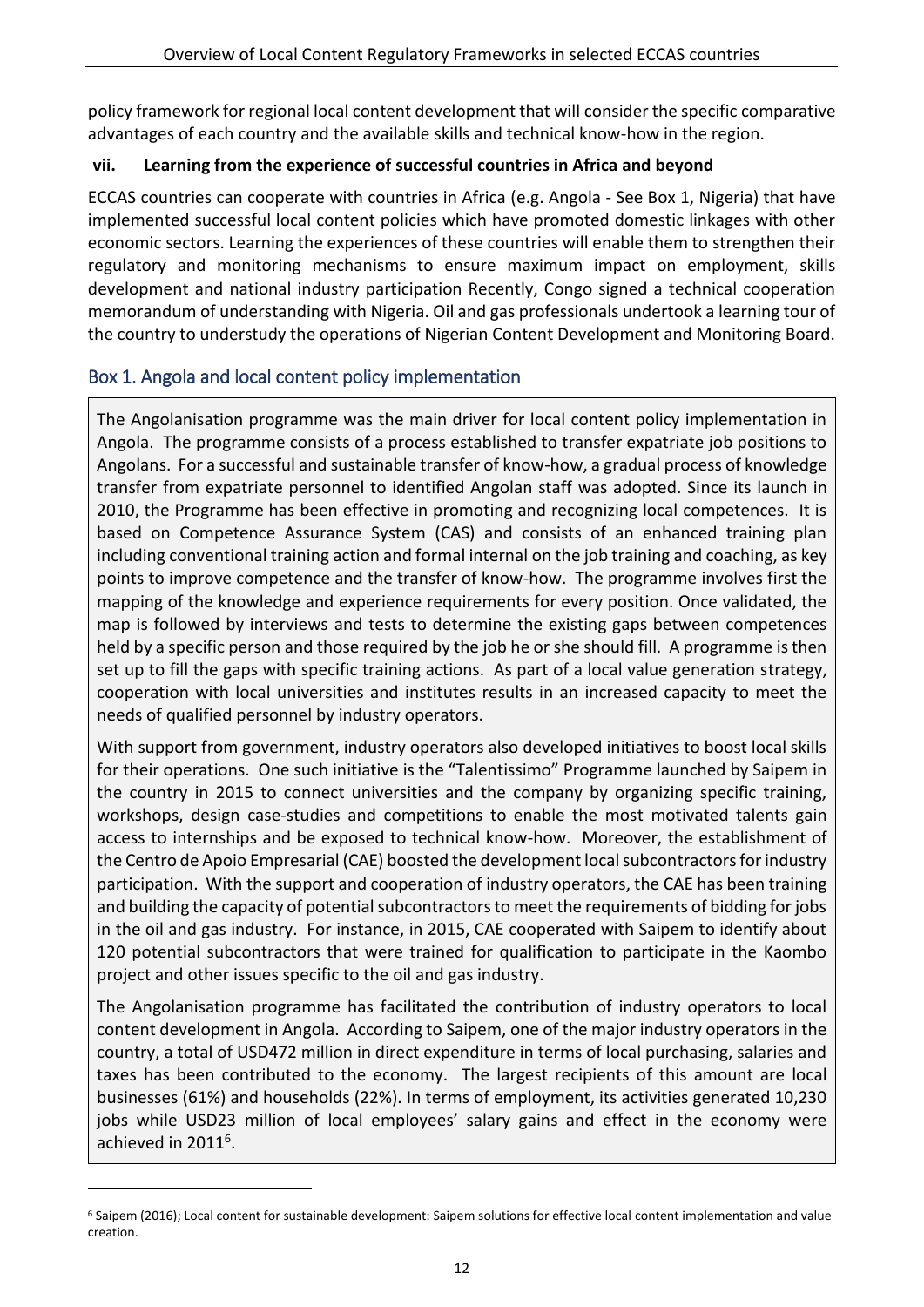# <span id="page-16-0"></span>**Conclusion**

In the ECCAS countries considered in this report, the development of legal and regulatory frameworks is a necessary but not sufficient condition to promote an effective and sustainable local content development. There is the need to put in place institutional structures to follow up on implementation of local content regulations. In Africa, Nigeria, has made serious efforts to ensure that oil and gas companies are creating the needed domestic production linkages that will ensure that the extractive industry make significant contributions to economic growth and acceleration of development in the countries.

The paper also raises a very important issue of the need for an effective local content drive to go beyond increasing local participation in the target industries. That is, to achieve broader economic development from the exploitation of oil, gas and mineral resources in the selected countries, policy makers should focus on two key objectives: (1) strengthening local participation within these industries and (2) diversifying the economy away from high dependence on oil, gas and mineral resources. Most local content policies tend to focus on (1). However, diversification is crucial because of volatility of commodity prices and global drive to reduce fossil fuel consumption, due to climate change concerns. Diversification is also more urgent for some countries than others. For, example, diversification is rightly of more strategic importance to Congo and Gabon than strengthening indigenous participation in an industry that is in decline. These will enhance sustainable economic and social development of the countries.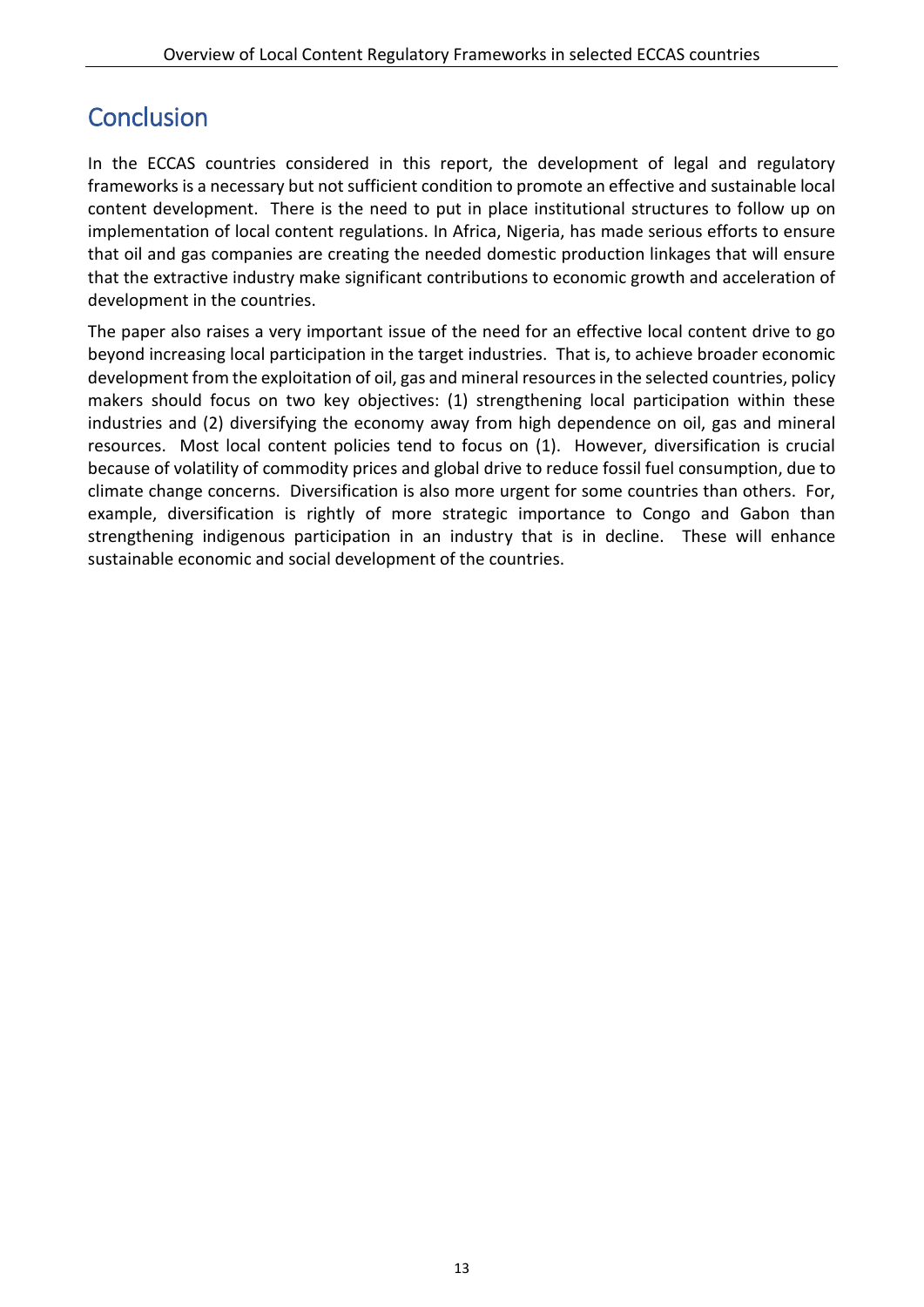# Appendix 1. Summary of Legal and Regulatory Frameworks in Selected ECCAS Countries.

### Angola

<span id="page-17-1"></span><span id="page-17-0"></span>

| <b>Measures</b>     | <b>Provisions</b>                                         | <b>Policies and Institutions</b>                                                                                                                                                                                                                                                                                                                                                                                                                                                                                                                                                                                                                          | Legislation                                                                                                                                                                                                                                                                                                                                                                                                                                                                                               | <b>Specific Requirements</b>                                                                                                                                                                                                                                                                                                                                                                                                             |
|---------------------|-----------------------------------------------------------|-----------------------------------------------------------------------------------------------------------------------------------------------------------------------------------------------------------------------------------------------------------------------------------------------------------------------------------------------------------------------------------------------------------------------------------------------------------------------------------------------------------------------------------------------------------------------------------------------------------------------------------------------------------|-----------------------------------------------------------------------------------------------------------------------------------------------------------------------------------------------------------------------------------------------------------------------------------------------------------------------------------------------------------------------------------------------------------------------------------------------------------------------------------------------------------|------------------------------------------------------------------------------------------------------------------------------------------------------------------------------------------------------------------------------------------------------------------------------------------------------------------------------------------------------------------------------------------------------------------------------------------|
|                     | General                                                   | The Angola National Development Plan<br>contains general provisions regarding<br>employment. Vision 2025 contains<br>objectives related to value work,<br>entrepreneurship and savings<br>Key Institutions:<br>Ministry of Petroleum<br>Established the Enterprise support<br>$\bullet$<br>Centre (CAE)<br>Sonangol Industrial investment (SIIND)<br>$\bullet$<br>National oil and gas companies<br>$\bullet$<br>(SONANGOL).                                                                                                                                                                                                                              | National Constitution, Article 76(1) states<br>that work is the right and duty of all.<br>Labour Law (Law No.2/00) provides<br>significant protection and benefits to<br>workers including the right to strike and<br>bargain collectively                                                                                                                                                                                                                                                                | Contractor groups to comply with decree<br>No.20/82 of 17 <sup>th</sup> April 1992 and ancillary<br>regulations regarding the recruitment,<br>integration and Training of Angolan<br>personnel (Risk services between<br>SONANGOL and CIE Angola Block 9 LTD<br>and others of 2010, and VAALCO Angola<br>(Kwanza) INC of 2006). Mandatory hiring<br>and training of Angolan citizens in<br>accordance with decree 20/82 and Law<br>17/9. |
| Local<br>Employment | Sector Specific<br>(related to the oil<br>and gas sector) | Policy objectives defined by the National<br>Assembly 2003 include Angolanisation of<br>the workforce and the requirement that<br>companies should have a workforce<br>consisting of at least 70 percent Angolan<br>nationals<br>Centro de Apoio Empresarial (CAE)<br>established in 2005. to promote the<br>participation and sustainable development<br>of SMEs in the oil and gas industry,<br>through i) mapping of the oil and gas<br>industry needs with the capacity of<br>Angolan businesses in supplying goods and<br>services; ii) promotion of partnerships<br>between Angolan businesses and foreign<br>companies in order to encourage their | Decree 20/82 laid the foundation for local<br>content in Angola's oil and gas workforce.<br>Policy instruments outlined by the decree<br>cover the recruitment training and career<br>progression of the local force.<br>Key legislation governing the oil and gas<br>sector includes the Petroleum Activities<br>Law 2004 (PAL) and the Petroleum<br>Taxation Law 2004 (PTL).<br>Decree 13/10 grants protection to national<br>workers against discriminatory<br>recruitment and remuneration practices. | The model Petroleum Sharing Agreement<br>(PSA) sets out production sharing terms.<br>Specific Article (35) outlines the mode of<br>recruitment, integration and training of<br>Angolan personnel.                                                                                                                                                                                                                                        |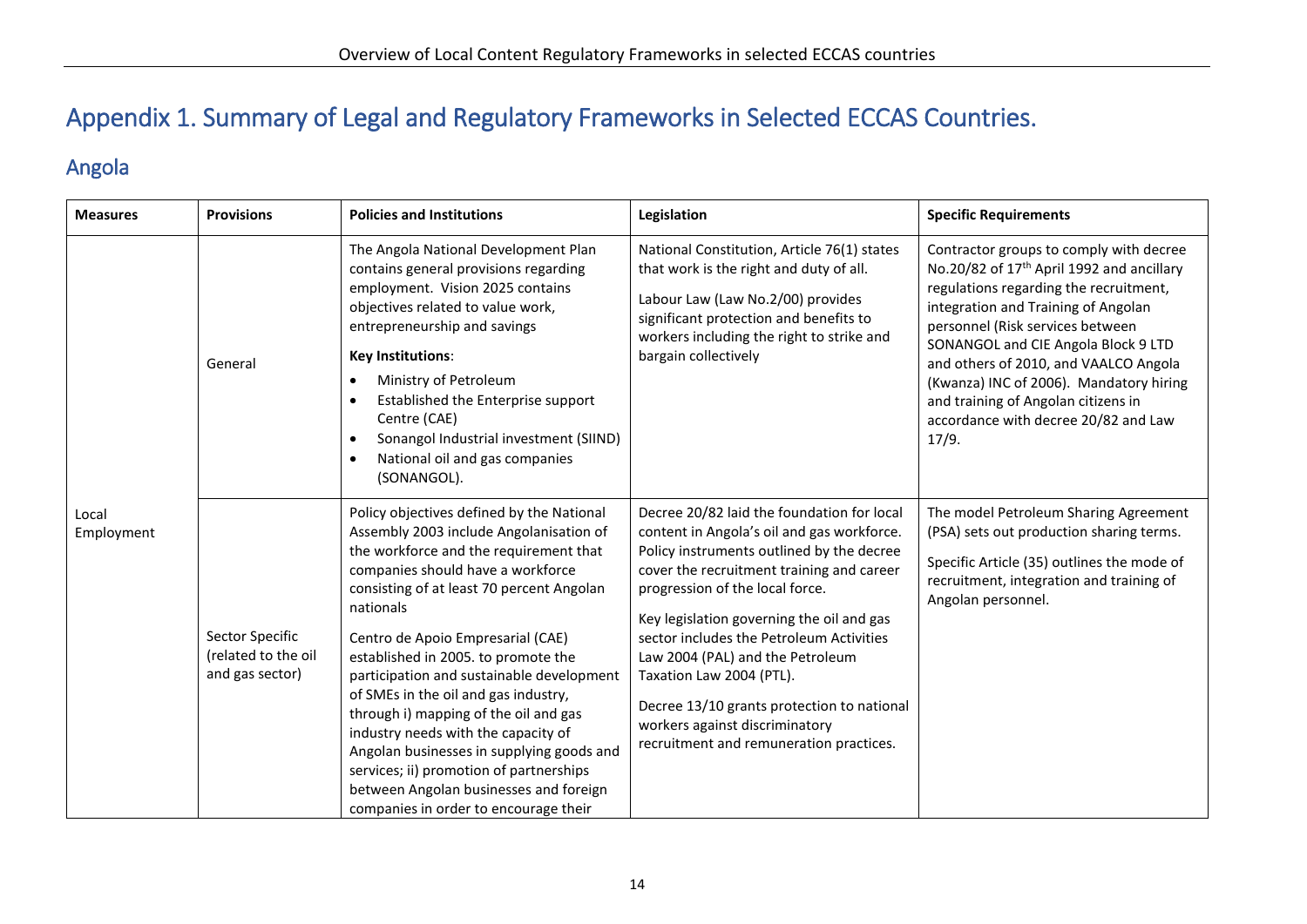| <b>Measures</b>                    | <b>Provisions</b> | <b>Policies and Institutions</b>                                                                                                                                                                                                                                                                                  | Legislation                                                                                                                                                                                                                                                                                  | <b>Specific Requirements</b>                                                                                                                                                                                                                                                                                                                                                                                                                                                                                    |
|------------------------------------|-------------------|-------------------------------------------------------------------------------------------------------------------------------------------------------------------------------------------------------------------------------------------------------------------------------------------------------------------|----------------------------------------------------------------------------------------------------------------------------------------------------------------------------------------------------------------------------------------------------------------------------------------------|-----------------------------------------------------------------------------------------------------------------------------------------------------------------------------------------------------------------------------------------------------------------------------------------------------------------------------------------------------------------------------------------------------------------------------------------------------------------------------------------------------------------|
|                                    |                   | technical development and<br>competitiveness; iii) management of the<br>database of Angolan registered certified<br>enterprises. <sup>7</sup>                                                                                                                                                                     |                                                                                                                                                                                                                                                                                              |                                                                                                                                                                                                                                                                                                                                                                                                                                                                                                                 |
| <b>Skills</b><br>Development       | General           | The National Plan 2010-2011 states that<br>the government is responsible for<br>stimulating the domestic private sector<br>and national entrepreneurs. The Angolan<br>Popular Liberation Movement's Election<br>programme for 2009-2012 emphasized its<br>commitment to building and training<br>human resources. | Act 76(2) of the Angolan Constitution<br>states that every worker shall have the<br>right to vocational training, fair pay, rest<br>days, holidays, protection, workplace<br>health and safety in accordance with the<br>law                                                                 | Contractor groups to train all the Angolan<br>personnel directly/indirectly involved in<br>petroleum corporation with the purpose<br>of improving their knowledge and<br>professional qualifications in order that<br>the Angolan Personnel gradually reach the<br>level of knowledge and professional<br>qualification held by contractor groups'<br>foreign workers. Risk services agreement<br>between SONANGOL and CIE Angola Block<br>9 Ltd and others of 2010, and VAALCO<br>Angola (Kwanza) INC of 2006. |
|                                    | Sector Specific   | CAE collaborates with foreign companies<br>to provide technical training to SMEs to<br>boost their competitiveness                                                                                                                                                                                                | The PAL and the PTL mandates the<br>provision of capacity building programmes<br>by operating companies, Companies must<br>develop annual training plans and obtain<br>approval from the Ministry of Petroleum<br>before implementation.                                                     | PSAs set out specific requirements in<br>terms of level and area of training for<br>Angolan workers, and extends training<br>requirements to subcontractors providing<br>services to the contractor for more than<br>one year.                                                                                                                                                                                                                                                                                  |
| National Industry<br>Participation | General           | The National Plan 2010-2011 includes<br>objectives to foster industrial production<br>to accelerate import substitution and<br>stimulate domestic private sector and<br>national entrepreneurs.                                                                                                                   | Article 92 of the National Constitution -<br>the State guarantees the coexistence of<br>the public-private and cooperative sectors<br>in accordance with Law 92(2) the state<br>recognizes and protects the right of rural<br>communities to use and benefit from the<br>means of production | Oil companies are expected to source<br>certain products and services exclusively<br>from Angolan companies meaning<br>companies with majority Angolan<br>ownership. SONANGOL and its associates<br>are required to acquire equipment,<br>machinery and consumer goods of<br>national production where appropriate<br>(Risk services agreement between                                                                                                                                                          |

<sup>7</sup> Angola Chamber of Commerce

 $\overline{a}$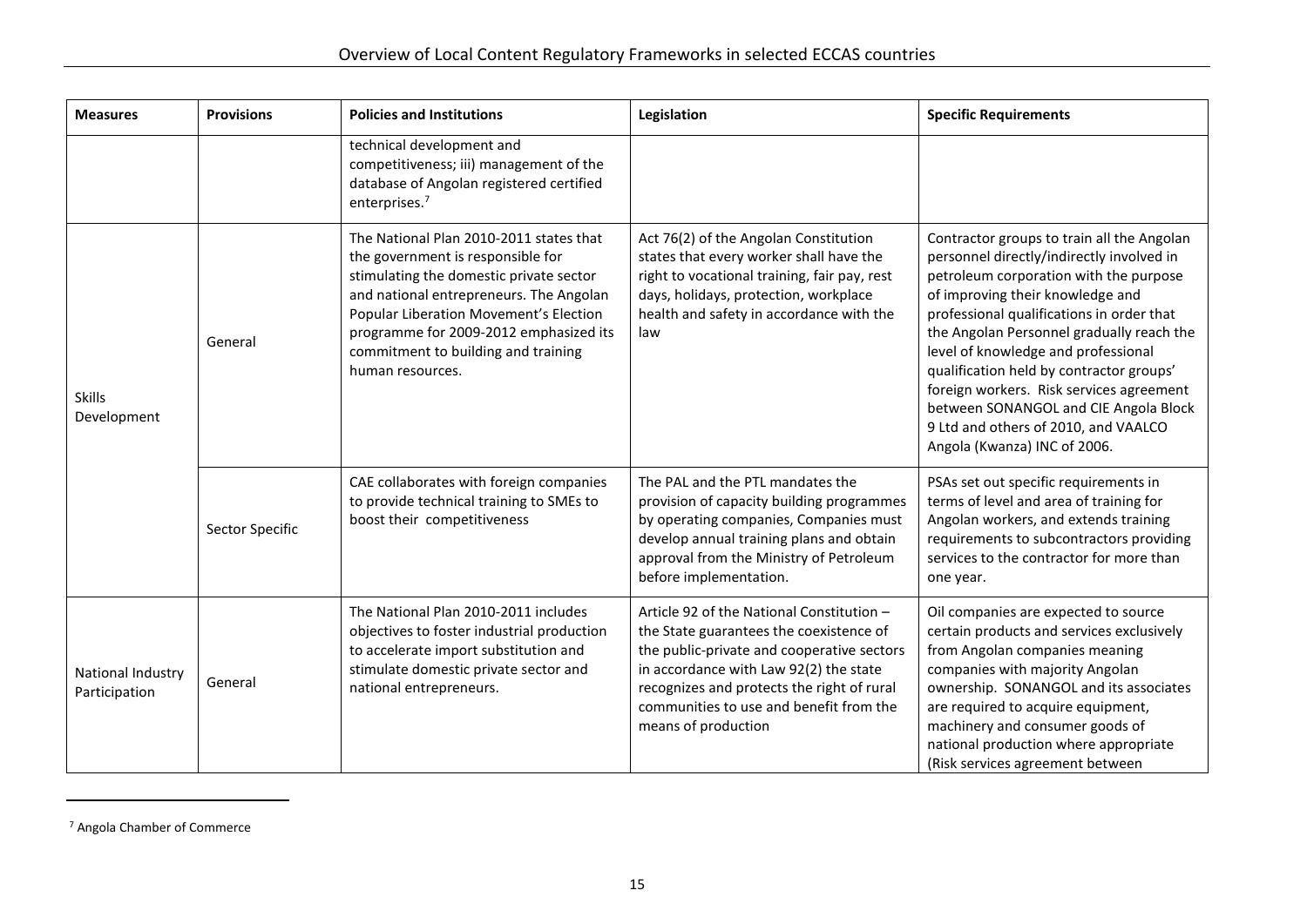| <b>Measures</b> | <b>Provisions</b> | <b>Policies and Institutions</b>                                                                                                                                                                                                                                                                                                                                                                        | Legislation                                                                                                                                                                                                                                                | <b>Specific Requirements</b>                                                                                                                                                                                                                                                                                           |
|-----------------|-------------------|---------------------------------------------------------------------------------------------------------------------------------------------------------------------------------------------------------------------------------------------------------------------------------------------------------------------------------------------------------------------------------------------------------|------------------------------------------------------------------------------------------------------------------------------------------------------------------------------------------------------------------------------------------------------------|------------------------------------------------------------------------------------------------------------------------------------------------------------------------------------------------------------------------------------------------------------------------------------------------------------------------|
|                 |                   |                                                                                                                                                                                                                                                                                                                                                                                                         |                                                                                                                                                                                                                                                            | SONANGOL and CIE Angola Block 9 Ltd and<br>others of 2010, and VAALCO Angola<br>(Kwanza) INC of 2006).                                                                                                                                                                                                                 |
|                 | Sector Specific   | Second major objective of local content<br>policy is domestic sourcing of goods and<br>services<br>Tax incentives for Angolan exploration and<br>production companies<br>Regulations requiring the use of Angolan<br>banks and local currency<br>Promotion of investments in<br>manufacturing and oil services through a<br>subsidiary of the SONANGOL, the Sonangol<br>Industrial Investments (SIIND). | PAL and PTL<br>Secondary legislation for local content in<br>procurement is Ministerial Order No.<br>127/03 on contracting of services and<br>goods from Angolan companies. Angola<br>uses 10 percent as the margin of<br>preference to domestic suppliers | Article 16 of Decree 48/06 sets out<br>different procedures on the procurement<br>of goods and services depending on the<br>value or amount of the contract.<br>Articles of petroleum operations detail<br>involvement of local contractors,<br>subcontractors and procurement of goods<br>and services within Angola. |

## Chad

<span id="page-19-0"></span>

| <b>Measures</b>     | <b>Provisions</b> | <b>Policies and Institutions</b>                                                                                                                                                                                                                                              | Legislation                                                                                                                                                                                                                                                                                                                                                                                                                                     | <b>Specific Requirements</b>                                                                                                                                                                                                                                                                                                                                                                                                            |
|---------------------|-------------------|-------------------------------------------------------------------------------------------------------------------------------------------------------------------------------------------------------------------------------------------------------------------------------|-------------------------------------------------------------------------------------------------------------------------------------------------------------------------------------------------------------------------------------------------------------------------------------------------------------------------------------------------------------------------------------------------------------------------------------------------|-----------------------------------------------------------------------------------------------------------------------------------------------------------------------------------------------------------------------------------------------------------------------------------------------------------------------------------------------------------------------------------------------------------------------------------------|
| Local<br>Employment | General           | The National Development Plan (NDP)<br>contains general provisions regarding<br>employment and national priorities<br>regarding employment<br>2010 Chad Poverty Reduction Strategy<br>Paper and the NDP 2013-2015 provide for<br>promotion of employment to reduce<br>poverty | Several laws have opened the door for<br>local content provisions to be included in<br>contracts. These include:<br>The National Assembly adopted an Oil<br>Revenue Management Law<br>(Law001/PR/99)<br>The National Assembly adopted Law<br>002/PR/06 which modified the regime<br>established by 001/PR/99.<br>Ordinance No.001/PR/2010 approves a<br>model Production Sharing Contract (PSC)<br>regulating the activities of exploration and | Production Sharing Contract (30 June<br>2011) between the Republic of Chad and<br>The ERHC ENERGY (BVI) LTD COMPANY<br>incorporated under US Law and<br>headquartered in Houston Texas. Only the<br>amendments to the PSC exist. The contract<br>sets out commitments for personnel and<br>training by international oil companies,<br>employment of Chadian people is<br>recognized as key in the development of<br>oil and gas sector |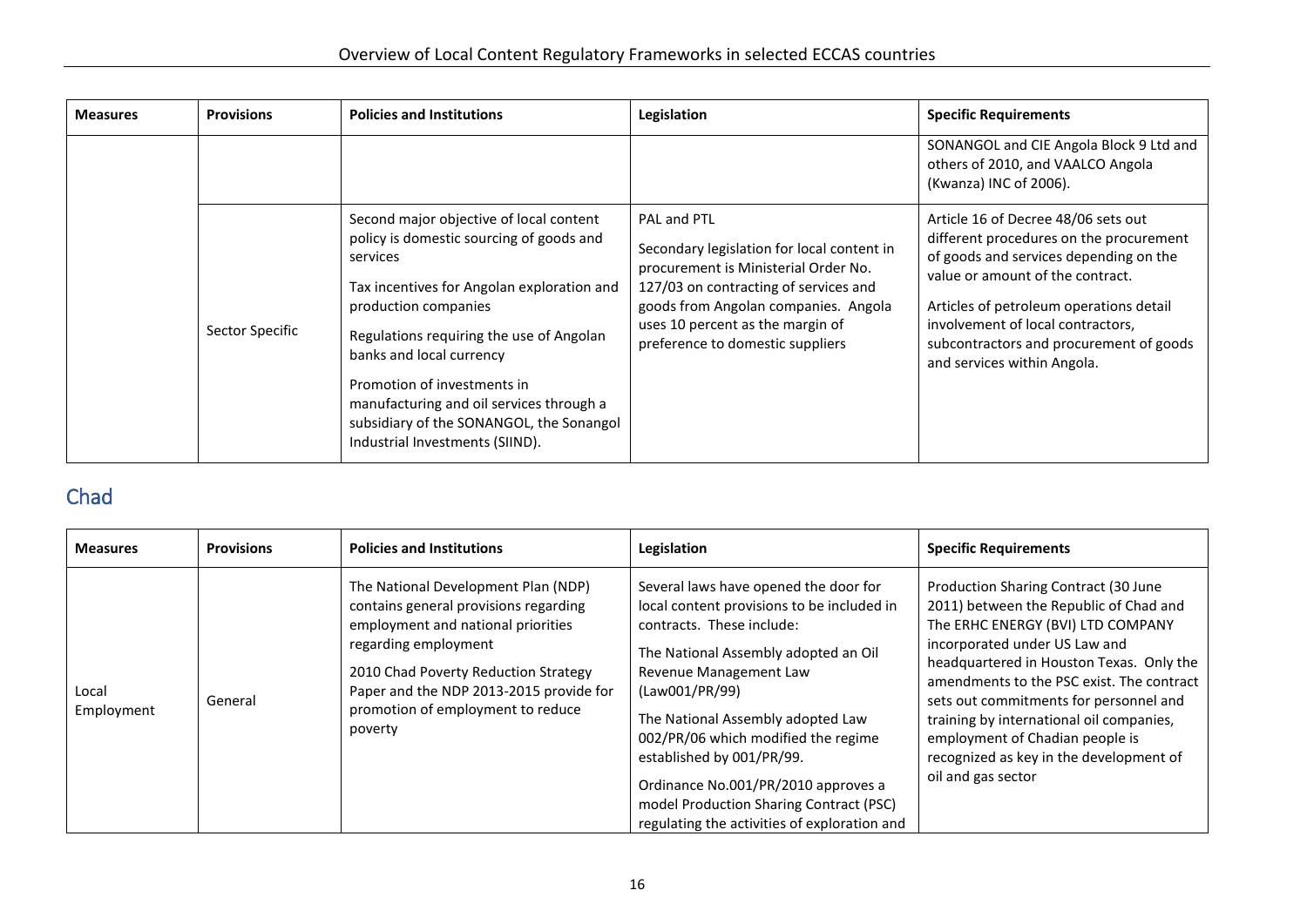| <b>Measures</b>              | <b>Provisions</b>                                         | <b>Policies and Institutions</b>                                         | Legislation                                                                                                                                                                                                                       | <b>Specific Requirements</b>                                                                                                                                                                                                                                                                                       |
|------------------------------|-----------------------------------------------------------|--------------------------------------------------------------------------|-----------------------------------------------------------------------------------------------------------------------------------------------------------------------------------------------------------------------------------|--------------------------------------------------------------------------------------------------------------------------------------------------------------------------------------------------------------------------------------------------------------------------------------------------------------------|
|                              |                                                           |                                                                          | production of liquid and gaseous<br>hydrocarbons.                                                                                                                                                                                 |                                                                                                                                                                                                                                                                                                                    |
|                              |                                                           |                                                                          | Decree No. 796/PR/PM/MPE/2010<br>implementing the Petroleum Law.                                                                                                                                                                  |                                                                                                                                                                                                                                                                                                                    |
|                              |                                                           |                                                                          | Constitution of Chad article 31/32<br>recognizes right to access public<br>employment and right to work.                                                                                                                          |                                                                                                                                                                                                                                                                                                                    |
|                              |                                                           | No local employment policies in the oil and<br>gas sector                | The Petroleum Law and the model PSC<br>include local content requirements<br>relating to employment                                                                                                                               | The contractor must prioritize the<br>recruitment of qualified Chadian<br>employees over qualified foreign<br>employees                                                                                                                                                                                            |
|                              | Sector Specific<br>(related to the oil<br>and gas sector) |                                                                          |                                                                                                                                                                                                                                   | The contractor submits an annual work<br>plan with a programme and budget for<br>recruiting Chadian personnel. For example,<br>the contract between Petro Chad and SPIE<br>Oil and Gas Services includes provisions for<br>pre-conditioning and training of local<br>personnel (37 expatriates and 53<br>Chadians) |
| <b>Skills</b><br>Development | General                                                   | The NDP provides for development of<br>human resources through education | The National Assembly adopted an Oil<br>Revenue Management Law<br>(Law001/PR/99) and then Law 002/PR/06<br>modified it. These Laws opened the doors<br>for the subsequent legislations to be made<br>in the oil and gas sector    |                                                                                                                                                                                                                                                                                                                    |
|                              | Sector Specific                                           | No policies relating to skills development<br>in the oil and gas sector  | Ordinance No. 001/PR/2010 approves a<br>model production sharing contract<br>regulating the exploration and production<br>of liquid and gaseous hydrocarbons.<br>Decree No. 796/PR/PM/MPE/2010<br>implementing the Petroleum Law. | The contractor submits an annual work<br>plan with a programme and budget with a<br>training programme for Chadian personnel<br>so that they may access any position from<br>qualified worker to executive and director.<br>The contractor must also submit a report                                               |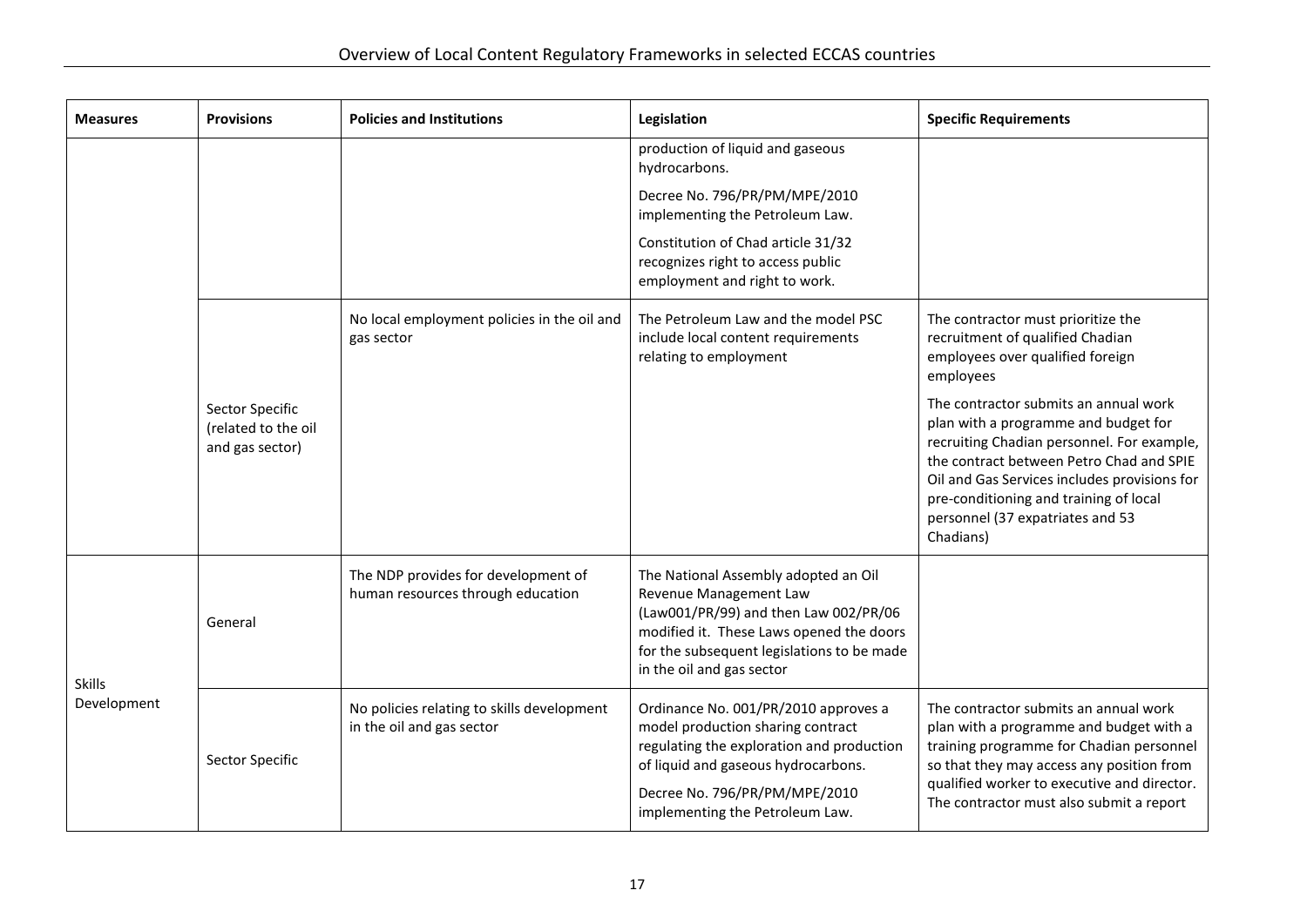| <b>Measures</b>                    | <b>Provisions</b> | <b>Policies and Institutions</b>                                                                                                                                                                                                                                                                                                                                                                                                                                                                                                                                                                                                   | Legislation                                                                                                                                                                                                                                                                                                                                                                                                                                                                                                                                                                                 | <b>Specific Requirements</b>                                                                                                                                                                                                                                                                                                                                                                                                                                                                                               |
|------------------------------------|-------------------|------------------------------------------------------------------------------------------------------------------------------------------------------------------------------------------------------------------------------------------------------------------------------------------------------------------------------------------------------------------------------------------------------------------------------------------------------------------------------------------------------------------------------------------------------------------------------------------------------------------------------------|---------------------------------------------------------------------------------------------------------------------------------------------------------------------------------------------------------------------------------------------------------------------------------------------------------------------------------------------------------------------------------------------------------------------------------------------------------------------------------------------------------------------------------------------------------------------------------------------|----------------------------------------------------------------------------------------------------------------------------------------------------------------------------------------------------------------------------------------------------------------------------------------------------------------------------------------------------------------------------------------------------------------------------------------------------------------------------------------------------------------------------|
|                                    |                   |                                                                                                                                                                                                                                                                                                                                                                                                                                                                                                                                                                                                                                    | The petroleum legislation and the model<br>production sharing contract include local<br>content requirements relating to training<br>of Chadian people as a key element of<br>skills development in the oil and gas sector                                                                                                                                                                                                                                                                                                                                                                  | describing the nature and costs of actual<br>training provided to Chadian employees.                                                                                                                                                                                                                                                                                                                                                                                                                                       |
|                                    | General           | Industrial promotion policy focuses on the<br>following major economic activities:<br>agriculture and livestock, construction, and<br>oil-industry infrastructure including<br>pipelines.                                                                                                                                                                                                                                                                                                                                                                                                                                          | The Constitution of Chad provides a<br>framework on how the state is responsible<br>for natural resources. Every citizen has the<br>right to participate in protecting and<br>exploiting natural resources in accordance<br>with the law. Private property is inviolable<br>and sacred (article 41/52/57 of the<br>Constitution)                                                                                                                                                                                                                                                            | No provisions relating to national industry<br>participation                                                                                                                                                                                                                                                                                                                                                                                                                                                               |
|                                    |                   |                                                                                                                                                                                                                                                                                                                                                                                                                                                                                                                                                                                                                                    | The Constitution also encourages private<br>sector exploration and exploitation on<br>natural resources where the State grants<br>this right                                                                                                                                                                                                                                                                                                                                                                                                                                                |                                                                                                                                                                                                                                                                                                                                                                                                                                                                                                                            |
| National Industry<br>Participation | Sector Specific   | In the absence of specific local content<br>policies, foreign firms operating in Chad<br>acknowledge Corporate Social<br>Responsibility (CSR), particularly those in<br>the petroleum and telecommunications<br>sector. This includes commitments to<br>purchase local goods and donate excess<br>equipment to charities or local<br>governments.<br>The International Finance Corporation<br>(IFC) partnered with an oil industry<br>consortium, sub-contractors, international<br>NGOs and Chad's Chamber of Commerce<br>to support local SMEs and build linkages<br>between the oil industry consortium and<br>local suppliers. | The petroleum legislation and model PSC<br>include local content requirements<br>relating to procurement which improves<br>opportunities for local companies to<br>compete to supply goods and services to<br>the oil and gas industry. Several laws open<br>the door for local companies to participate<br>in the sector, including:<br>Chad's Oil Revenue Management Law as<br>adopted by the National Assembly in<br>January 1999 (Law 001/PR/99). In<br>December 2005, the National Assembly<br>adopted the Law 002/PR/06 which<br>modified the regime established by Law<br>001/PR/99. | Petroleum contracts have been negotiated<br>and signed on the basis of model<br>production sharing contracts which state<br>that a foreign petroleum company must<br>incorporate a national Chadian company.<br>The contractor and its sub-contractors<br>must give priority to Chadian companies<br>for construction and service contracts,<br>subject to equivalence of conditions in<br>respect of quality, price, quantity, timing<br>for delivery, payment conditions, offered<br>guarantees and after-sales service. |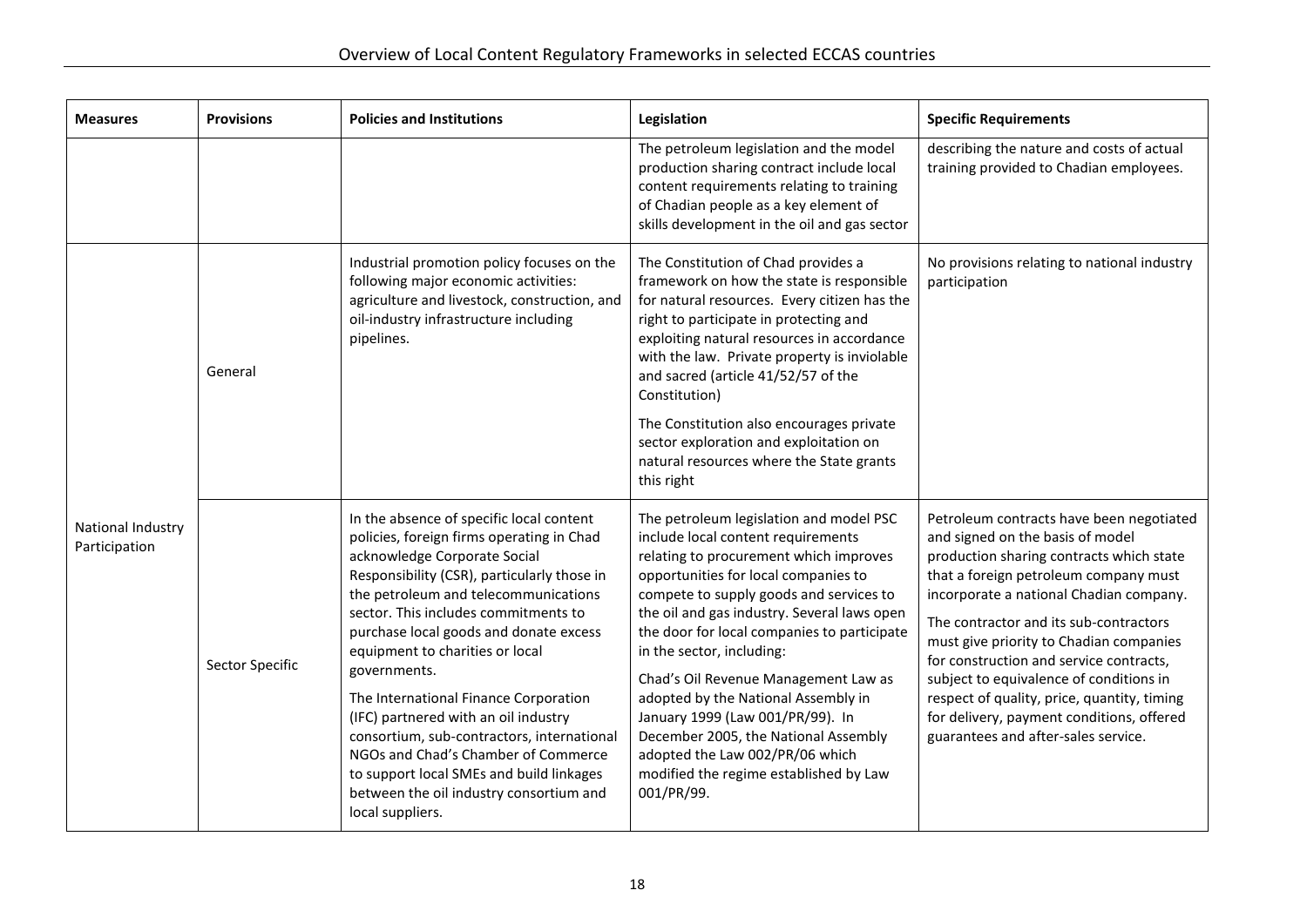| <b>Measures</b> | <b>Provisions</b> | <b>Policies and Institutions</b> | Legislation                                                                                                                                                                                                                        | <b>Specific Requirements</b> |
|-----------------|-------------------|----------------------------------|------------------------------------------------------------------------------------------------------------------------------------------------------------------------------------------------------------------------------------|------------------------------|
|                 |                   |                                  | Ordinance No. 001/PR/2010 approving a<br>model production sharing contract<br>regulating the exploration and production<br>of liquid and gaseous hydrocarbons.<br>Decree No. 796/PR/PM/MPE/2010<br>implementing the Petroleum Law. |                              |

### Equatorial Guinea

<span id="page-22-0"></span>

| <b>Measures</b>     | <b>Provisions</b>                                         | <b>Policies and Institutions</b>                                                                                                                                                                                                                                            | Legislation                                                                                                                                                                                                                                                                                                                                                                                 | <b>Specific Requirements</b>                                                                                                                                                                                                                                                                                      |
|---------------------|-----------------------------------------------------------|-----------------------------------------------------------------------------------------------------------------------------------------------------------------------------------------------------------------------------------------------------------------------------|---------------------------------------------------------------------------------------------------------------------------------------------------------------------------------------------------------------------------------------------------------------------------------------------------------------------------------------------------------------------------------------------|-------------------------------------------------------------------------------------------------------------------------------------------------------------------------------------------------------------------------------------------------------------------------------------------------------------------|
| Local<br>Employment | General                                                   | The National Development Plan 2020<br>provides for job creation to improve<br>income levels.                                                                                                                                                                                | Article 5 of the 1995 Constitution, which<br>was amended in 2012, provides for<br>protection of labour                                                                                                                                                                                                                                                                                      | No information available                                                                                                                                                                                                                                                                                          |
|                     |                                                           | <b>Key Institutions:</b><br>Ministry of Industry, Mines and<br>Energy<br>Directorate of National Content<br>National oil and gas companies<br>(GEPetrol and SONAGAS).                                                                                                       | Article 10 of the constitution declares that<br>the right to employment shall be<br>recognized and exercised as stipulated by<br>the law.<br>Article 25 states that work is a right and<br>social obligation and that the State shall<br>recognize its role in improving well-being<br>and developing national resources to<br>eradicate poverty, misery, and shield<br>citizens from need. |                                                                                                                                                                                                                                                                                                                   |
|                     | Sector Specific<br>(related to the oil<br>and gas sector) | Hydrocarbons sector regulations stipulate<br>that all agreements must have local<br>content clauses and provisions for local<br>employment<br>All companies must inform the Ministry of<br>Mines and Energy (MME) of any vacancies<br>or jobs they intend to create, so the | The Hydrocarbons Law No. 8/2006<br>requires companies to abide by provisions<br>pertaining to employment                                                                                                                                                                                                                                                                                    | Article 23(2) of the PSA provides for<br>employment of adequately qualified<br>Equatoguinean personnel in all levels of<br>the organisation.<br>Expatriate personnel may only be<br>employed if the contractor and its sub-<br>contractors have exhausted all possibilities<br>of recruiting adequately qualified |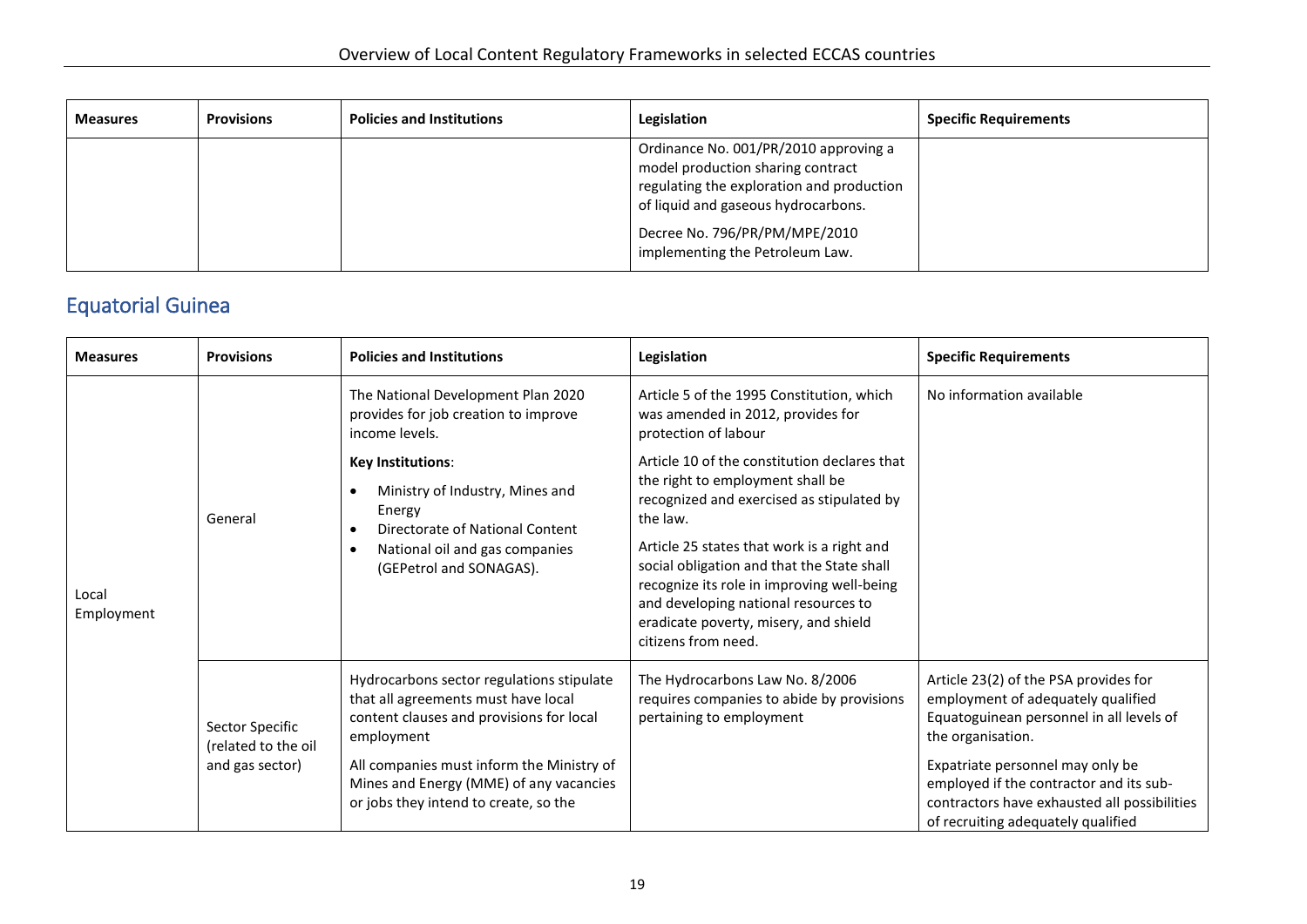| <b>Measures</b>              | <b>Provisions</b> | <b>Policies and Institutions</b>                                                                                                                                                         | Legislation                                                                                                                                                                                                                                                                                                                                                                                                                                                                                                                                                                                                                                                                                                                                                                                                                                                                                                                                                                                                    | <b>Specific Requirements</b>                                                                                                                                                                                                                                                                                                                                                                                                                                                                                                                                                                                                                                   |
|------------------------------|-------------------|------------------------------------------------------------------------------------------------------------------------------------------------------------------------------------------|----------------------------------------------------------------------------------------------------------------------------------------------------------------------------------------------------------------------------------------------------------------------------------------------------------------------------------------------------------------------------------------------------------------------------------------------------------------------------------------------------------------------------------------------------------------------------------------------------------------------------------------------------------------------------------------------------------------------------------------------------------------------------------------------------------------------------------------------------------------------------------------------------------------------------------------------------------------------------------------------------------------|----------------------------------------------------------------------------------------------------------------------------------------------------------------------------------------------------------------------------------------------------------------------------------------------------------------------------------------------------------------------------------------------------------------------------------------------------------------------------------------------------------------------------------------------------------------------------------------------------------------------------------------------------------------|
|                              |                   | Ministry may disseminate this information<br>to potential national candidates.                                                                                                           |                                                                                                                                                                                                                                                                                                                                                                                                                                                                                                                                                                                                                                                                                                                                                                                                                                                                                                                                                                                                                | Equatoguinean personnel in the required<br>area of specialization                                                                                                                                                                                                                                                                                                                                                                                                                                                                                                                                                                                              |
|                              | General           | The 2020 NDP provides for skills<br>development, including improving<br>academic education, vocational training,<br>and access to information and<br>communication technologies (ICTs)   | Article 6 of the National Constitution<br>provides for promotion of scientific and<br>technological research<br>Articles 27 to 32 of the Hydrocarbons<br>Sector Regulation address the integration,<br>funding and development of Equatorial<br>Guinean personnel in the sector.                                                                                                                                                                                                                                                                                                                                                                                                                                                                                                                                                                                                                                                                                                                               | Chapter 9 of the Hydrocarbons Law gives<br>details for the award of contracts for<br>goods and services required in exploration<br>and production operations.                                                                                                                                                                                                                                                                                                                                                                                                                                                                                                  |
| <b>Skills</b><br>Development | Sector Specific   | Oil and gas companies are required to<br>submit a programme for the development<br>of local content, as well as an education<br>and training plan for each national citizen<br>employed. | Article 88 of the Hydrocarbons Law states<br>that the government and contractors shall<br>contribute to the study, design,<br>construction, equipment, operation and<br>maintenance of the Hydrocarbons<br>Technological Institute of Equatorial<br>Guinea and the creation of training centres<br>for Equatorial Guinean nationals working<br>in petroleum operations or operations<br>related thereto, regardless of their<br>promotion, support and development of<br>other training centres with similar<br>purposes in existence in Equatorial Guinea,<br>Article 92 states that contractors shall<br>train and integrate national personnel into<br>all levels of their organisations in<br>accordance with this law and the terms of<br>their contracts. In addition to the above,<br>the contractor will contribute to the<br>training of Ministry personnel. To that<br>end, the contractor shall provide the<br>Ministry with an annual sum in USD during<br>the exploration and production periods. | Article 23(2) of the PSA provides for<br>training of Equatoguineans to enable them<br>to qualify for any position relating to<br>petroleum operations.<br>Article 23(2) (2) – contractors other than<br>the NOC shall pay annual monies to<br>provide a mutually agreed number of<br>Ministry and NOC personnel with on-the-<br>job training in the contractor's operations<br>in Equatorial Guinea and overseas and/or<br>practical training in institutions abroad,<br>particularly in the areas of natural earth<br>sciences, engineering, technology,<br>accounting, economics and other fields<br>related to oil and gas exploration and<br>exploitation. |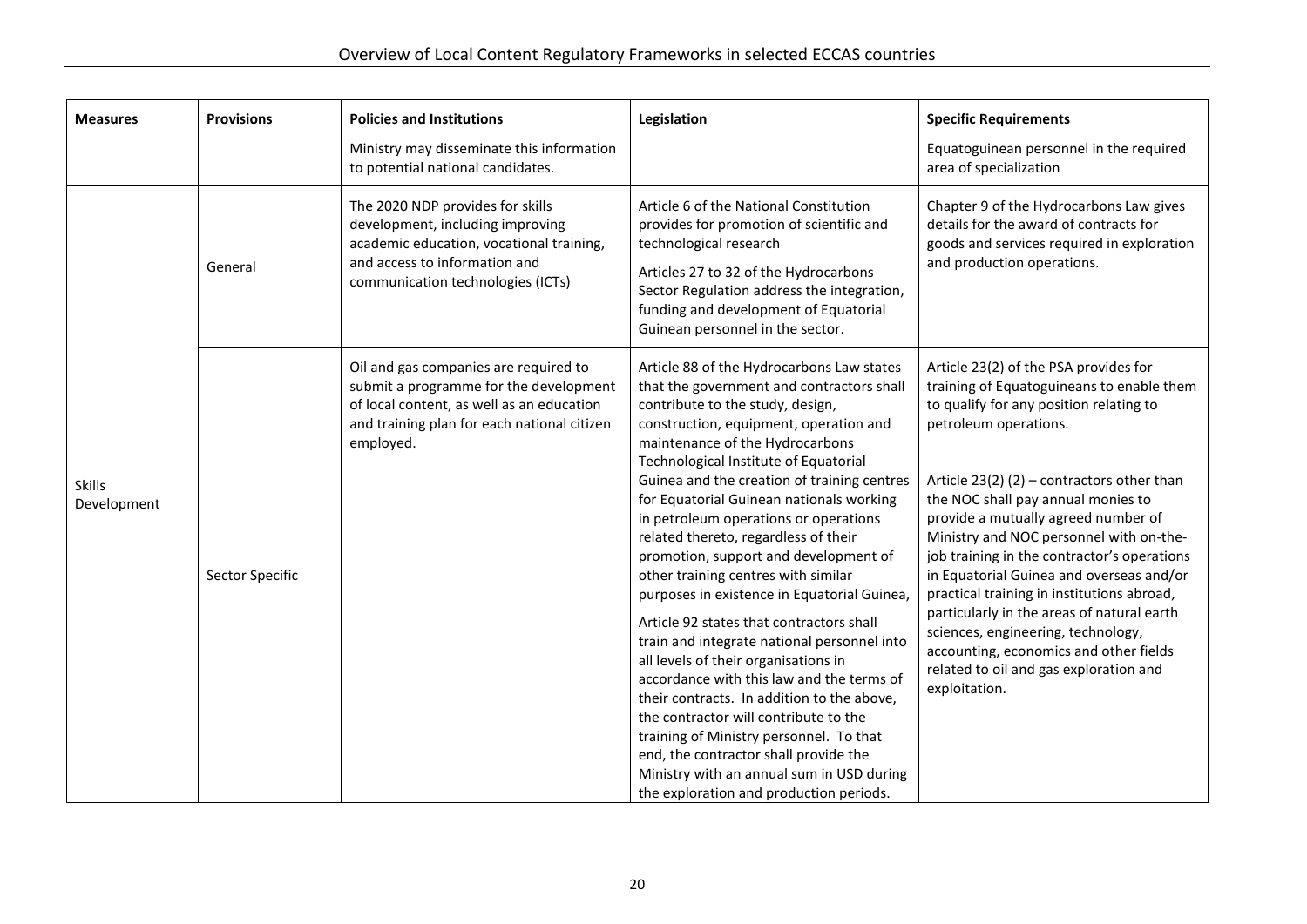| <b>Measures</b>                    | <b>Provisions</b> | <b>Policies and Institutions</b>                                                                                                                                                                                                                                                                                                                                                                                                                 | Legislation                                                                                                                                                                                                                                                                                                                                                                                                                                                                                                                                                                                                                                                 | <b>Specific Requirements</b>                                                                                                                                                                                                                                                                                                                                                                                                                                                                                              |
|------------------------------------|-------------------|--------------------------------------------------------------------------------------------------------------------------------------------------------------------------------------------------------------------------------------------------------------------------------------------------------------------------------------------------------------------------------------------------------------------------------------------------|-------------------------------------------------------------------------------------------------------------------------------------------------------------------------------------------------------------------------------------------------------------------------------------------------------------------------------------------------------------------------------------------------------------------------------------------------------------------------------------------------------------------------------------------------------------------------------------------------------------------------------------------------------------|---------------------------------------------------------------------------------------------------------------------------------------------------------------------------------------------------------------------------------------------------------------------------------------------------------------------------------------------------------------------------------------------------------------------------------------------------------------------------------------------------------------------------|
|                                    |                   |                                                                                                                                                                                                                                                                                                                                                                                                                                                  | This amount shall be determined by the<br>Ministry.                                                                                                                                                                                                                                                                                                                                                                                                                                                                                                                                                                                                         |                                                                                                                                                                                                                                                                                                                                                                                                                                                                                                                           |
| National Industry<br>Participation | General           | One of the goals of the National Economic<br>and Social Development Plan (PNEDS) is to<br>diversify the economy to free it of its<br>dependence on hydrocarbons and turn the<br>country into an emerging economy by<br>2020.<br>Equatorial Guinea is expected to take part<br>in Global Value Chains and to promote<br>industrialization of the economy by<br>improving competitiveness, notably by<br>setting up a one stop shop for investors. | Article 27 of the National Constitution<br>states that the economy shall function<br>under:<br>a) The mix economy sector which<br>integrates public and private capital for<br>enterprises;<br>b) The private sector, which integrates<br>companies owned by one or more physical<br>persons or corporate bodies with private<br>rights and, more generally, companies that<br>do not fall under the sectors mentioned<br>above.                                                                                                                                                                                                                            | Chapter 21 of the Hydrocarbons Law sets<br>out local content requirements for parties<br>involved in contracting matters related to<br>hydrocarbon production. Parties must<br>comply with these requirements to remain<br>in good standing with the Ministry.                                                                                                                                                                                                                                                            |
|                                    | Sector Specific   | Policy of establishing National Oil and Gas<br>companies to ensure the participation of<br>national industries.                                                                                                                                                                                                                                                                                                                                  | Article 89 of the Hydrocarbons Law<br>No.8/2006 states that the Ministry shall<br>adopt measures to guarantee, promote<br>and encourage investment in the<br>hydrocarbon sector by Equatoguinean<br>companies and shall create the condition<br>necessary for such purposes. As such,<br>contractors and their associates will<br>comply with the measures adopted by the<br>Ministry regarding the involvement of the<br>national companies in hydrocarbons sector<br>projects. Article 12 of the Regulation of<br>Equatorial Guinea states that contractors<br>are required to give preference to<br>companies owned by citizens of Equatorial<br>Guinea. | PSA 23.1 Preference to Equatoguinean<br>Services. The contractor and its sub-<br>contractors undertake to give preference<br>to Equatoguinean services, materials,<br>equipment, consumables and other goods<br>whose quality and time of delivery are<br>comparable to those available<br>internationally, provided that the cost in<br>Equatorial Guinea is no more than ten<br>percent (10%) above the cost of similar<br>services, materials, equipment,<br>consumables and other goods available<br>internationally. |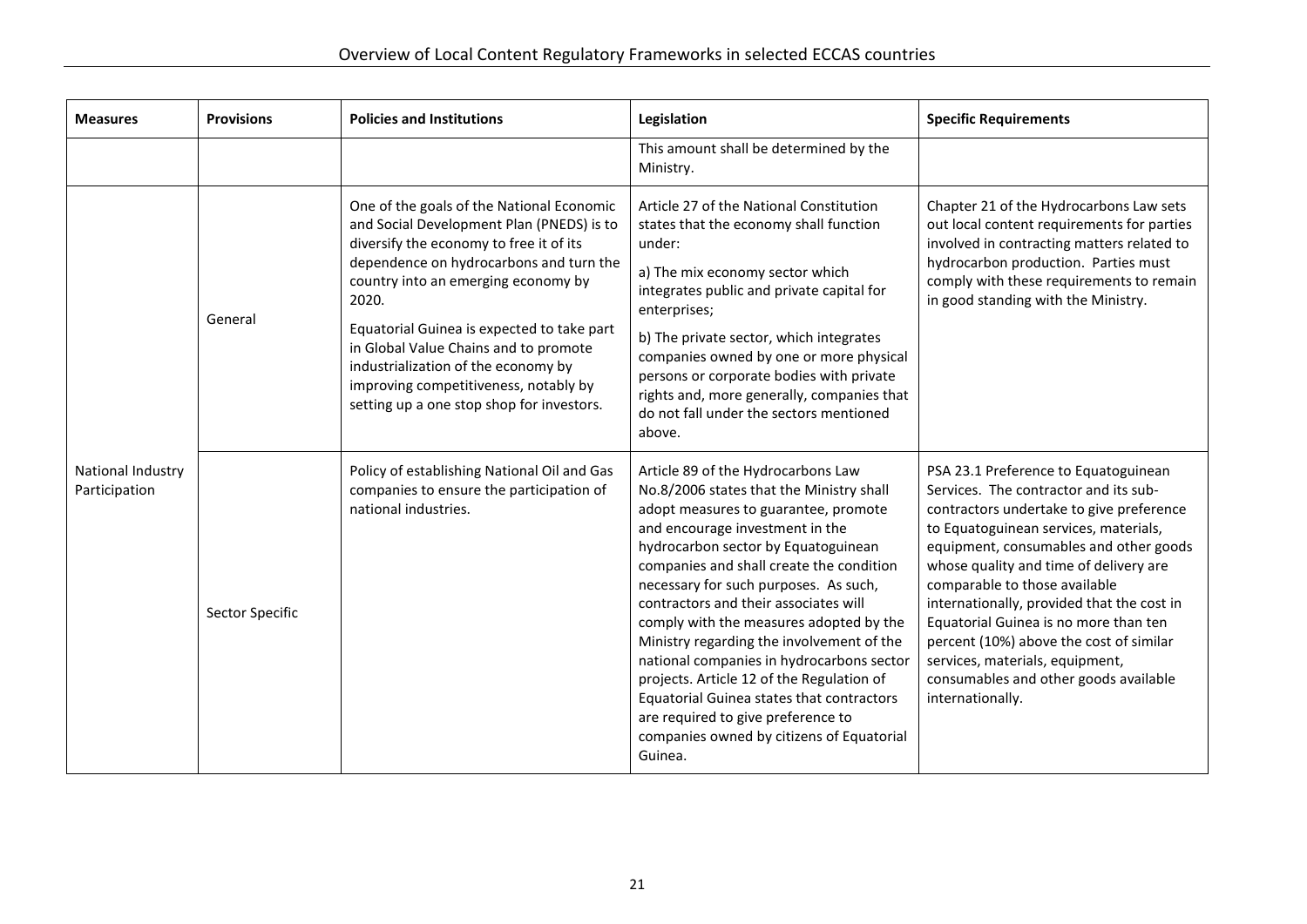# Gabon

<span id="page-25-0"></span>

| <b>Measures</b>     | <b>Provisions</b>                                         | <b>Policies and Institutions</b>                                                                                                                                                                                                                                                                                                                                                                                                                               | Legislation                                                                                                                                                                                                                                       | <b>Specific Requirements</b>                                                                                                                                                                                                                                  |
|---------------------|-----------------------------------------------------------|----------------------------------------------------------------------------------------------------------------------------------------------------------------------------------------------------------------------------------------------------------------------------------------------------------------------------------------------------------------------------------------------------------------------------------------------------------------|---------------------------------------------------------------------------------------------------------------------------------------------------------------------------------------------------------------------------------------------------|---------------------------------------------------------------------------------------------------------------------------------------------------------------------------------------------------------------------------------------------------------------|
| Local<br>Employment | General                                                   | Gabon's strategic plan "Plan Strategique<br>Gabon Emergent" (PSGE) is aimed at<br>diversifying the economy through<br>increasing domestic processing and<br>making industrial and services sector more<br>competitive as well as the sustainable<br>management of natural resources.<br>Gabon's labour code recognizes the right<br>of workers and provides that no Gabonese<br>should be discriminated against at work<br>because of sex, race or disability. | The hydrocarbon sector was originally<br>regulated by the 1962 Mining Code, as<br>modified in 1968 by Law 16/68. Further<br>changes were made by the Mining Code of<br>July 2000. A new hydrocarbons law came<br>into force on 15 September 2014. | National Constitution, Article 1(7) states<br>that work is the right and duty of all.<br>Labour Law (Law No.39/93 of 15 February<br>1994 provides significant protection and<br>benefits to workers including the right to<br>strike and bargain collectively |
|                     |                                                           | <b>Key Institutions:</b><br>The Mines, Oil and Hydrocarbons<br>$\bullet$<br>Ministry<br>The General Directorate of<br>$\bullet$<br>Hydrocarbons<br>Gabon Oil Company<br>$\bullet$<br>Advisory Bodies (National Commission on<br>Petroleum Product Prices and the<br>Petroleum Revenue Monitoring<br>Commission).                                                                                                                                               |                                                                                                                                                                                                                                                   |                                                                                                                                                                                                                                                               |
|                     | Sector Specific<br>(related to the oil<br>and gas sector) | The policy directives that:<br>a) priority must be given to Gabonese<br>nationals with the same level of<br>qualification and skills as foreign labour to<br>fill available jobs<br>b) hiring specialized foreign labour only<br>exceptionally when national labour is<br>lacking;                                                                                                                                                                             | Gabon's new hydrocarbons law came into<br>effect on 15 September 2014. The "New<br>Law" sets out to improve control in<br>Gabon's oil and gas industry to encourage<br>greater transparency as well as increase<br>local benefits.                | The new law introduced several major<br>changes to the regime governing upstream<br>activities and in particular hydrocarbon<br>contracts.                                                                                                                    |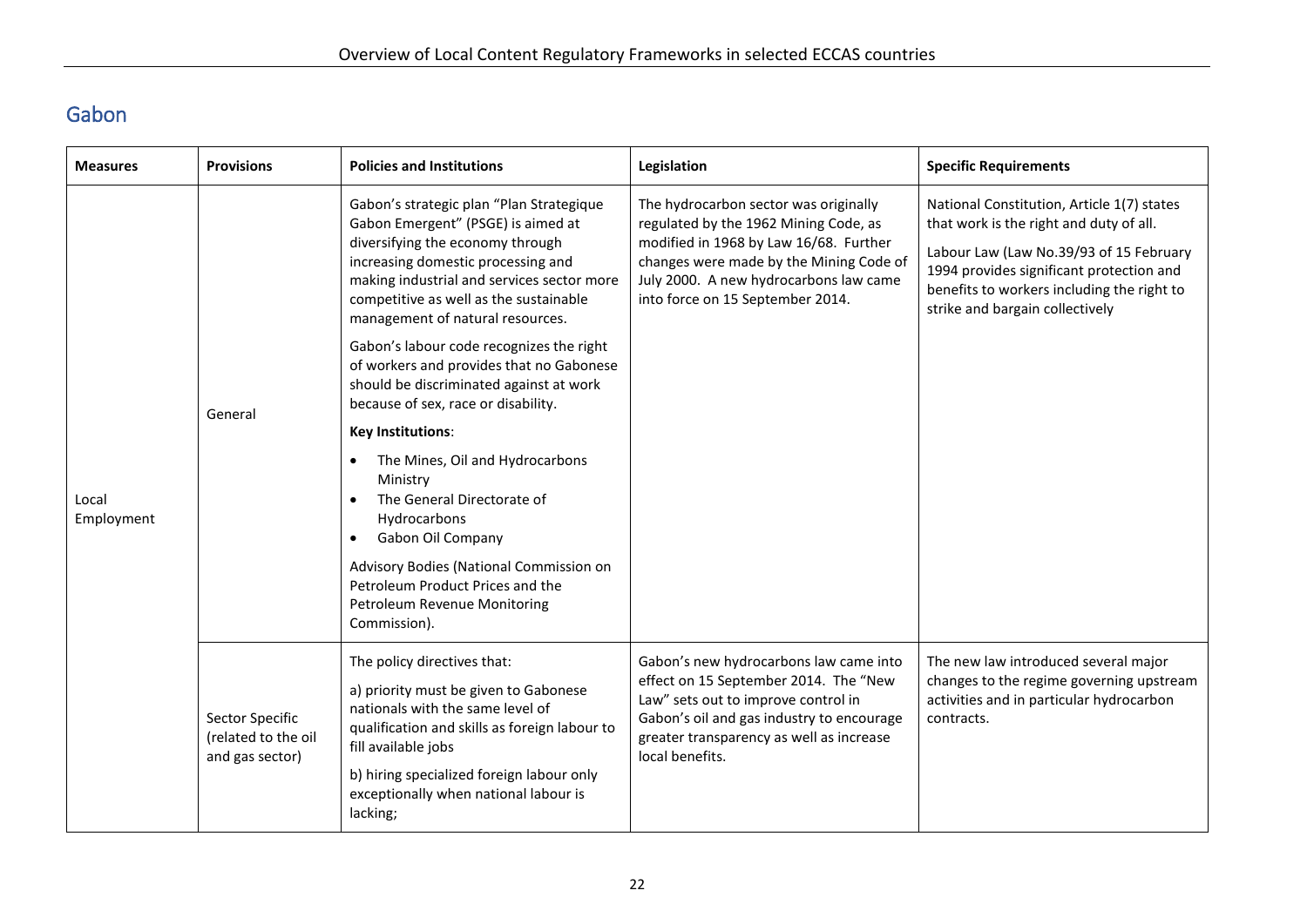| <b>Measures</b>                    | <b>Provisions</b> | <b>Policies and Institutions</b>                                                                                                                                                                                                                                                              | Legislation                                                                                                                                                                                                                                                             | <b>Specific Requirements</b>                                                                                                                                                  |
|------------------------------------|-------------------|-----------------------------------------------------------------------------------------------------------------------------------------------------------------------------------------------------------------------------------------------------------------------------------------------|-------------------------------------------------------------------------------------------------------------------------------------------------------------------------------------------------------------------------------------------------------------------------|-------------------------------------------------------------------------------------------------------------------------------------------------------------------------------|
|                                    |                   | c) progressively replacing foreign labour<br>with national labour with the same<br>qualifications                                                                                                                                                                                             |                                                                                                                                                                                                                                                                         |                                                                                                                                                                               |
| <b>Skills</b><br>Development       | General           | Contractors conducting hydrocarbon<br>activities in Gabon must effectively<br>contribute to efforts to train Gabonese<br>nationals in the hydrocarbon industry.                                                                                                                               | The requirements for skills development<br>are set out in the new hydrocarbon law.<br>Preference in allocating petroleum<br>subcontractors is to be given to approved<br>Gabonese companies whose personnel in<br>Gabon consists of at least 80% Gabonese<br>nationals. | The new Hydrocarbons Law sets out local<br>content requirements for parties involved<br>in contracting matters related to skills<br>development for the oil and gas industry. |
|                                    |                   | They are required to submit to the<br>hydrocarbons minister and the labour<br>minister every year a training programme<br>that specifically meets the requirements of<br>the new law.                                                                                                         |                                                                                                                                                                                                                                                                         |                                                                                                                                                                               |
|                                    | Sector Specific   | The policy to increase the portion of value<br>added produced and consumed in Gabon<br>by the oil and gas industry through:                                                                                                                                                                   | The new hydrocarbons law adopted by<br>parliament on July 11 and 14 2014 gives<br>specific provisions for skills development<br>by contractors and subcontractors<br>operating in the oil and gas sector in<br>Gabon.                                                   | No information                                                                                                                                                                |
|                                    |                   | a) increase the level of expertise of<br>Gabonese personnel                                                                                                                                                                                                                                   |                                                                                                                                                                                                                                                                         |                                                                                                                                                                               |
|                                    |                   | b) train Gabonese national personnel in<br>hydrocarbon industry skills                                                                                                                                                                                                                        |                                                                                                                                                                                                                                                                         |                                                                                                                                                                               |
|                                    |                   | c) transfer technology and skills to<br>Gabonese nationals and Gabonese<br>companies.                                                                                                                                                                                                         |                                                                                                                                                                                                                                                                         |                                                                                                                                                                               |
| National Industry<br>Participation | General           | The state is entitled to participate in a<br>project company holding an exclusive<br>exploitation authorization up to a<br>maximum of 20% of its share capital. In<br>addition, the State must have at least a<br>20% participating interest in all exploration<br>and exploitation contracts | The new hydrocarbons law adopted by<br>parliament on July 11 and 14 2014 gives<br>specific provisions for national industry<br>participation by Gabonese in the oil and<br>gas sector.                                                                                  |                                                                                                                                                                               |